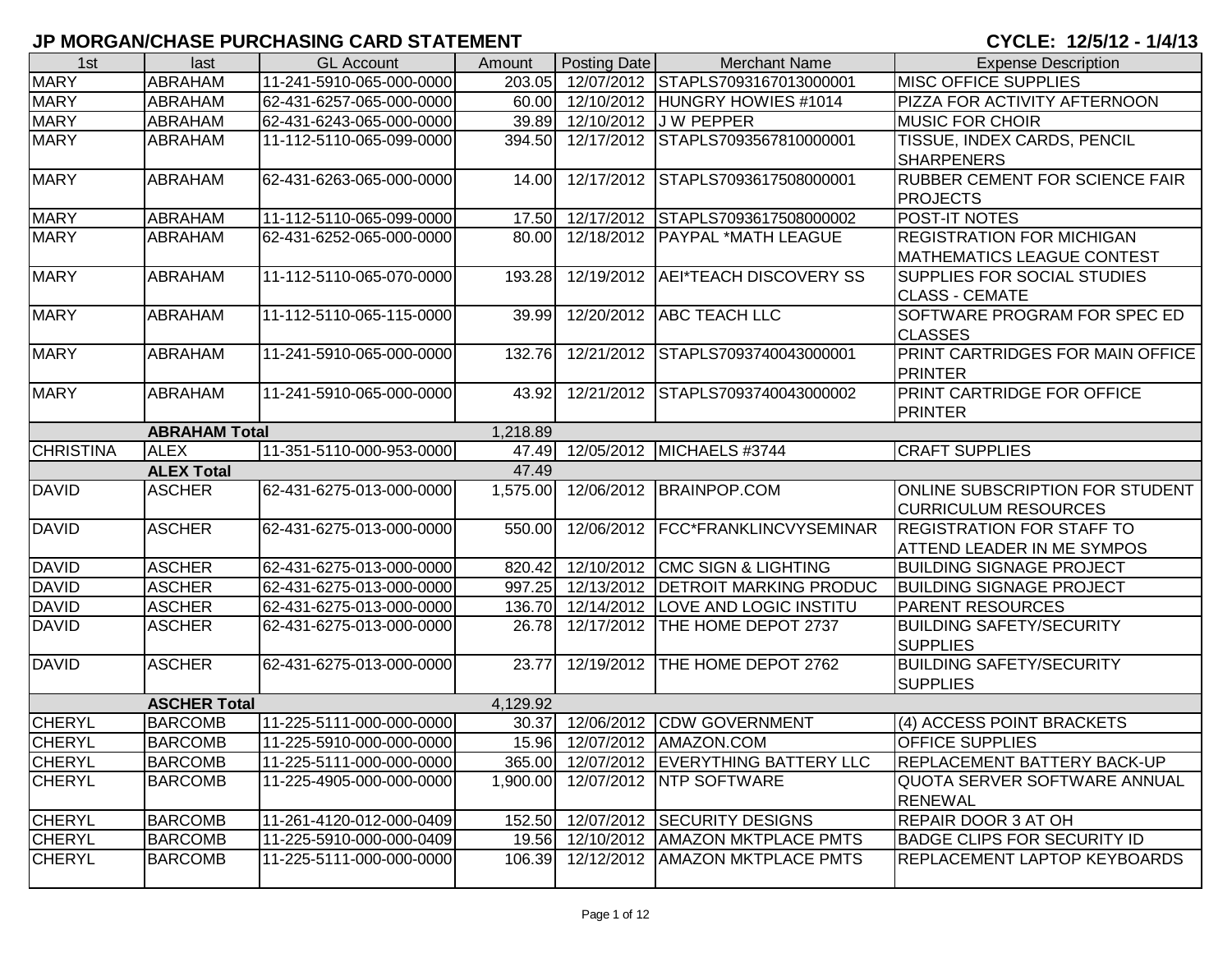| 1st            | last                   | <b>GL Account</b>        | Amount   | <b>Posting Date</b>     | <b>Merchant Name</b>                     | <b>Expense Description</b>           |
|----------------|------------------------|--------------------------|----------|-------------------------|------------------------------------------|--------------------------------------|
| <b>CHERYL</b>  | <b>BARCOMB</b>         | 11-225-4917-000-000-0000 | 172.15   |                         | 12/13/2012 LOGISOFT COMPUTER PROD        | <b>PHOTOSHOP SOFTWARE LICENSE</b>    |
|                |                        |                          |          |                         |                                          | FOR NCSD TV - TOM MITCHEL            |
| <b>CHERYL</b>  | <b>BARCOMB</b>         | 11-225-4917-000-000-0000 | 299.99   |                         | 12/14/2012   APL*APPLEONLINESTOREUS      | FINAL CUT PRO SOFTWARE FOR NCSD      |
|                |                        |                          |          |                         |                                          | <b>TV - TOM MITCHELL</b>             |
| <b>CHERYL</b>  | <b>BARCOMB</b>         | 11-225-4917-000-000-0000 | 54.92    |                         | 12/17/2012   PAYPRO GLOBAL, PAYPRO       | DBF VIEWER SOFTWARE FOR JANET        |
|                |                        |                          |          |                         |                                          | <b>GRUBER</b>                        |
| <b>CHERYL</b>  | <b>BARCOMB</b>         | 11-225-5111-000-000-0000 | 209.40   |                         | 12/19/2012   DMI* DELL K-12 PTR          | (4) REPLACEMENT DELL LAPTOP HARD     |
|                |                        |                          |          |                         |                                          | <b>DRIVES</b>                        |
| <b>CHERYL</b>  | <b>BARCOMB</b>         | 11-225-5111-000-000-0000 |          |                         | 184.50 12/19/2012 EVERYTHING BATTERY LLC | <b>BACK-UP BATTERY REPLACEMENT</b>   |
|                | <b>BARCOMB Total</b>   |                          | 3,510.74 |                         |                                          |                                      |
| <b>STACEY</b>  | <b>BECKER</b>          | 11-112-5110-065-051-0000 |          |                         | 35.00 12/19/2012 HUNGRY HOWIES #1014     | <b>FUNDRAISER CLASS PIZZA PARTY</b>  |
|                |                        |                          |          |                         |                                          | <b>FROM CENTURY PRIDE.</b>           |
| <b>STACEY</b>  | <b>BECKER</b>          | 11-112-5110-065-051-0000 | 145.00   |                         | 12/24/2012 HUNGRY HOWIES #1014           | CENTURY PRIDE CLASS PIZZA PARTYS     |
|                |                        |                          |          |                         |                                          | REWARD.                              |
|                | <b>BECKER Total</b>    |                          | 180.00   |                         |                                          |                                      |
| <b>HOLLY</b>   | <b>BENGLE</b>          | 11-351-5110-000-953-0000 |          | 17.99 12/24/2012 TARGET | 00003533                                 | <b>MOVIE FOR CHILDREN</b>            |
|                | <b>BENGLE Total</b>    |                          | 17.99    |                         |                                          |                                      |
| <b>EVAN</b>    | <b>BLANCHARD</b>       | 62-431-6239-065-000-0000 | 94.00    |                         | 12/17/2012   PAYPAL * DAILY ROUTIN       | MUSIC FOR BAND WARM UP               |
| <b>EVAN</b>    | <b>BLANCHARD</b>       | 62-431-6239-065-000-0000 | 200.00   |                         | 12/20/2012 HUNGRY HOWIES #1014           | FUNDRAISER REWARD, HALF FUNDED       |
|                |                        |                          |          |                         |                                          | BY FUNDRAISER COMPANY                |
| <b>EVAN</b>    | <b>BLANCHARD</b>       | 62-431-6239-065-000-0000 | 40.00    | 12/20/2012              | HUNGRY HOWIES #1014                      | FUNDRAISER REWARD, HALF FUNDED       |
|                |                        |                          |          |                         |                                          | BY FUNDRAISING COMPAN                |
|                | <b>BLANCHARD Total</b> |                          | 334.00   |                         |                                          |                                      |
| <b>SANDRA</b>  | <b>BRASIL</b>          | 11-222-5990-055-000-0000 | 13.86    | 12/05/2012              | AMAZON.COM                               | <b>BACKORDERED ITEM FROM LAST</b>    |
|                |                        |                          |          |                         |                                          | <b>MONTH MEDIA CENTER</b>            |
| <b>SANDRA</b>  | <b>BRASIL</b>          | 11-111-5110-055-020-0000 | 113.51   | 12/05/2012              | DMI* DELL K-12 PTR                       | TONER FOR PRINTERS                   |
| <b>SANDRA</b>  | <b>BRASIL</b>          | 62-431-6217-055-000-0000 | 1,773.42 | 12/05/2012              | DMI* DELL K-12 PTR                       | TONER FOR PRINTERS                   |
| <b>SANDRA</b>  | <b>BRASIL</b>          | 11-111-5110-055-020-0000 | 289.09   | 12/07/2012              | <b>KIDS DISCOVER SCHOOL</b>              | <b>BOOKS FOR MEDIA CENTER</b>        |
| <b>SANDRA</b>  | <b>BRASIL</b>          | 11-111-5110-055-051-0000 | 89.76    | 12/10/2012              | <b>THE FJH MUSIC COMPANY</b>             | <b>MUSIC FOR STRINGS</b>             |
| <b>SANDRA</b>  | <b>BRASIL</b>          | 11-241-5910-055-000-0000 | 35.72    |                         | 12/21/2012   AMAZON MKTPLACE PMTS        | MAGNETS FOR CLASSROOM DOORS          |
|                | <b>BRASIL Total</b>    |                          | 2,315.36 |                         |                                          |                                      |
| <b>BETHANY</b> | <b>BRATNEY</b>         | 11-222-5310-071-000-0000 |          |                         | 14.39 12/11/2012 NEXT CHAPTER BOOKSTORE  | NEW MATERIALS FOR THE LMC            |
| <b>BETHANY</b> | <b>BRATNEY</b>         | 11-222-5990-071-000-0000 | 139.80   |                         | 12/13/2012   PAYPAL * DONANDREWS         | <b>ARTS DVDS</b>                     |
| <b>BETHANY</b> | <b>BRATNEY</b>         | 11-222-5310-071-000-0000 | 61.85    | 12/14/2012              | <b>PBD ALA-GRAPH EDITIONS</b>            | <b>VISUAL AIDS FOR LMC</b>           |
|                | <b>BRATNEY Total</b>   |                          | 216.04   |                         |                                          |                                      |
| <b>LISA</b>    | <b>BRAUN</b>           | 11-112-5110-065-065-0000 | 5.73     |                         | 12/13/2012 BUSCH'S #1032                 | <b>GUMMY BEARS FOR DIFFUSION LAB</b> |
|                |                        |                          |          |                         |                                          | <b>SCIENCE 7</b>                     |
| <b>LISA</b>    | <b>BRAUN</b>           | 11-112-5110-065-065-0000 |          |                         | 5.29 12/20/2012 MEIJER INC #122 Q01      | <b>FLOWERS FOR LAB PROJECT-</b>      |
|                |                        |                          |          |                         |                                          | <b>SCIENCE 7</b>                     |
|                | <b>BRAUN Total</b>     |                          | 11.02    |                         |                                          |                                      |
| <b>SUSAN</b>   | <b>BURNHAM</b>         | 62-431-6275-011-000-0000 |          |                         | 151.44 12/05/2012 YANKEE CANDLE 0062     | <b>HOLIDAY GIFTS FOR VOICE</b>       |
| <b>SUSAN</b>   | <b>BURNHAM</b>         | 62-431-6275-011-000-0000 | 74.41    | 12/07/2012 TARGET       | 00014654                                 | <b>HOIDAY GIFTS FOR LUCNH LADIES</b> |
|                |                        |                          |          |                         |                                          | AND CUSTODIANS                       |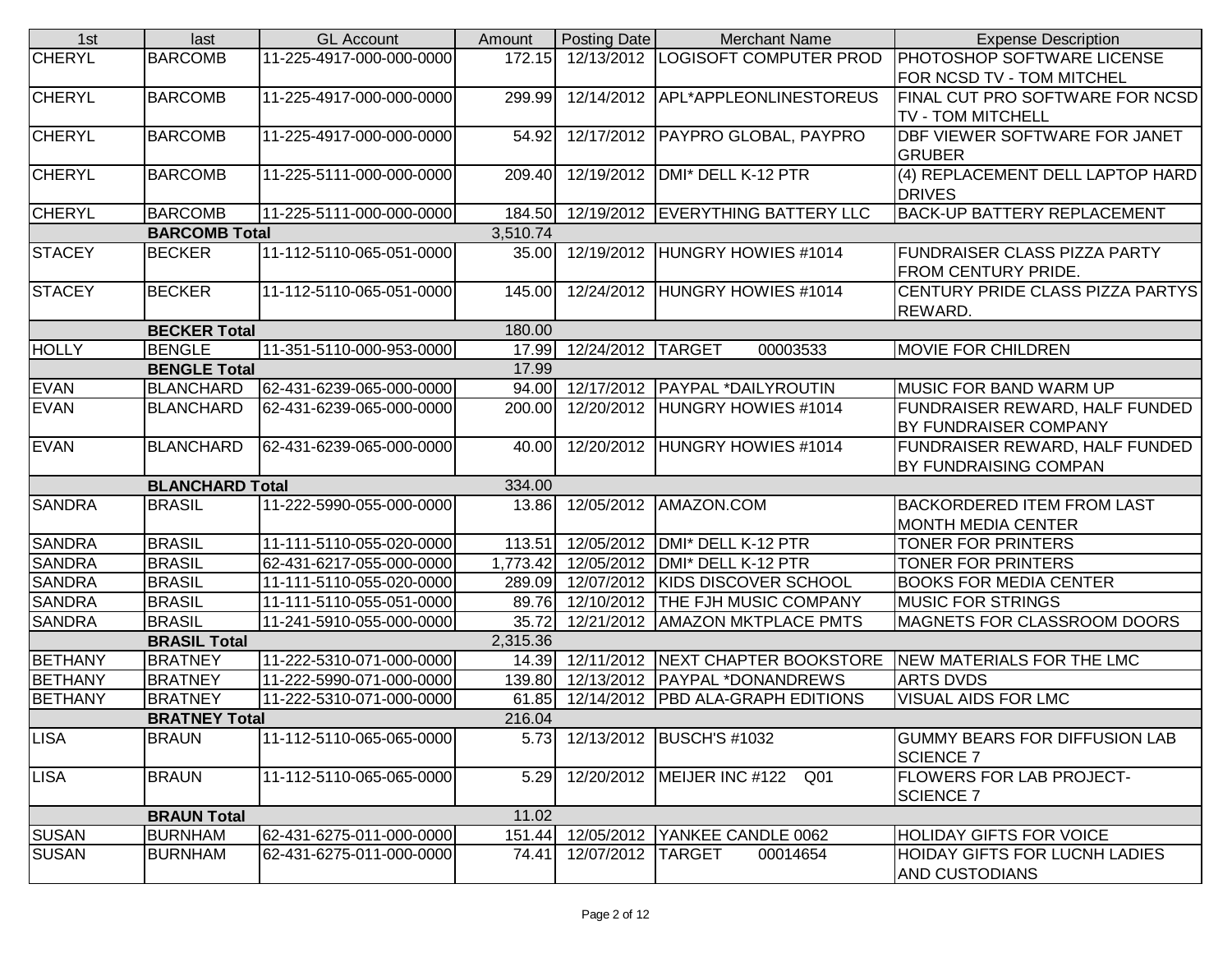| 1st                            | last                  | <b>GL Account</b>        | Amount   | <b>Posting Date</b> | <b>Merchant Name</b>                                 | <b>Expense Description</b>              |  |  |
|--------------------------------|-----------------------|--------------------------|----------|---------------------|------------------------------------------------------|-----------------------------------------|--|--|
|                                | <b>BURNHAM Total</b>  |                          | 225.85   |                     |                                                      |                                         |  |  |
| <b>MARGARET</b>                | <b>BURRIS</b>         | 11-111-5110-012-010-0000 | 366.76   |                     | 12/11/2012 SSI*SCHOOL SPECIALTY                      | <b>ART SUPPLIES</b>                     |  |  |
| <b>MARGARET</b>                | <b>BURRIS</b>         | 11-111-5110-012-050-0000 | 208.93   |                     | 12/17/2012   PLANK ROAD PUBLISHING                   | <b>MUSICAL PERFORMANCE KITS</b>         |  |  |
|                                | <b>BURRIS Total</b>   |                          | 575.69   |                     |                                                      |                                         |  |  |
| <b>BETH</b>                    | <b>CANALES</b>        | 11-113-5110-071-044-0000 | 74.64    |                     | 12/10/2012   MEIJER INC #054<br>Q <sub>01</sub>      | <b>FOOD FOR COOKING LABS</b>            |  |  |
| <b>BETH</b>                    | <b>CANALES</b>        | 11-113-5110-071-044-0000 | 67.81    |                     | 12/17/2012   MEIJER INC #054<br>Q <sub>01</sub>      | <b>BAKING SUPPLIES FOR COOKING</b>      |  |  |
|                                |                       |                          |          |                     |                                                      | <b>LABS</b>                             |  |  |
| <b>BETH</b>                    | <b>CANALES</b>        | 11-113-5110-071-044-0000 | 8.29     |                     | 12/20/2012   BUSCH'S #1044                           | <b>BAKING SUPPLIES</b>                  |  |  |
| <b>CANALES Total</b><br>150.74 |                       |                          |          |                     |                                                      |                                         |  |  |
| <b>TERRI</b>                   | <b>CLARK</b>          | 62-431-6249-065-000-0000 |          |                     | 120.65 12/13/2012 HAAN CRAFTS                        | <b>SEWING PROJECTS</b>                  |  |  |
| <b>TERRI</b>                   | <b>CLARK</b>          | 62-431-6249-065-000-0000 | 154.75   |                     | 12/13/2012   HAAN CRAFTS                             | <b>SEWING PROJECTS</b>                  |  |  |
| <b>TERRI</b>                   | <b>CLARK</b>          | 62-431-6249-065-000-0000 | 12.92    |                     | 12/13/2012 JOANN ETC #1933                           | SEWING CLASS SUPPLIES                   |  |  |
| <b>TERRI</b>                   | <b>CLARK</b>          | 62-431-6249-065-000-0000 | 7.00     |                     | 12/17/2012   HAAN CRAFTS                             | <b>SEWING PROJECT</b>                   |  |  |
| <b>TERRI</b>                   | <b>CLARK</b>          | 62-431-6249-065-000-0000 | 169.24   |                     | 12/17/2012   HAAN CRAFTS                             | <b>SEWING PROJECTS</b>                  |  |  |
| <b>TERRI</b>                   | <b>CLARK</b>          | 62-431-6249-065-000-0000 | 148.96   |                     | 12/17/2012   HAAN CRAFTS                             | <b>SEWING PROJECTS</b>                  |  |  |
| <b>TERRI</b>                   | <b>CLARK</b>          | 62-431-6249-065-000-0000 | 65.46    |                     | 12/19/2012 JOANN ETC #1933                           | <b>SEWING SUPPLIES</b>                  |  |  |
| <b>TERRI</b>                   | <b>CLARK</b>          | 62-431-6249-065-000-0000 | 176.18   |                     | 12/20/2012   HAAN CRAFTS                             | <b>SEWING PROJECTS</b>                  |  |  |
| <b>TERRI</b>                   | <b>CLARK</b>          | 62-431-6249-065-000-0000 | 152.95   |                     | 12/20/2012 HAAN CRAFTS                               | <b>SEWING PROJECTS</b>                  |  |  |
| <b>TERRI</b>                   | <b>CLARK</b>          | 62-431-6249-065-000-0000 | 183.97   |                     | 12/21/2012   HAAN CRAFTS                             | <b>SEWING PROJECTS</b>                  |  |  |
| <b>TERRI</b>                   | <b>CLARK</b>          | 62-431-6249-065-000-0000 | 207.24   |                     | 12/21/2012 HAAN CRAFTS                               | <b>SEWING PROJECTS</b>                  |  |  |
|                                | <b>CLARK Total</b>    |                          | 1,399.32 |                     |                                                      |                                         |  |  |
| <b>JOANN</b>                   | <b>CLEMENTS</b>       | 21-297-7910-071-000-0000 | 59.64    |                     | 12/19/2012   THE HOME DEPOT 2737                     | LIGHT BULBS FOR HS VENT HOODS           |  |  |
|                                | <b>CLEMENTS Total</b> |                          | 59.64    |                     |                                                      |                                         |  |  |
| <b>ROBERT</b>                  | <b>COOLMAN</b>        | 11-261-5992-005-000-0000 | 12.77    |                     | 12/05/2012 CITY ELECTRIC SUPPLY                      | <b>MTCE HI-LO CHARGER</b>               |  |  |
| <b>ROBERT</b>                  | <b>COOLMAN</b>        | 11-261-5992-000-000-0000 | 799.50   |                     | 12/13/2012 CONSERVA ELECTRIC SUPP                    | <b>IMTCE STOCK, TEST EQUIPMENT</b>      |  |  |
| <b>ROBERT</b>                  | <b>COOLMAN</b>        | 11-261-5992-065-000-0000 | 175.92   |                     | 12/14/2012 CONSERVA ELECTRIC SUPP                    | <b>MS EXTERIOR LIGHTS</b>               |  |  |
| <b>ROBERT</b>                  | <b>COOLMAN</b>        | 11-261-5992-000-000-0000 | 9.84     |                     | 12/17/2012 CITY ELECTRIC SUPPLY                      | <b>MTCE STOCK</b>                       |  |  |
| <b>ROBERT</b>                  | <b>COOLMAN</b>        | 11-261-5992-000-000-0000 | 26.00    |                     | 12/18/2012 CONSERVA ELECTRIC SUPP                    | <b>MTCE STOCK</b>                       |  |  |
| <b>ROBERT</b>                  | <b>COOLMAN</b>        | 11-261-5992-000-000-0000 | 1,986.93 |                     | 12/24/2012   WW GRAINGER                             | <b>MTCE STOCK PLUGS &amp; SWITCHES</b>  |  |  |
| ROBERT                         | <b>COOLMAN</b>        | 11-261-5992-000-000-0000 | 26.80    |                     | 12/27/2012 COMPLETE BATTERY SOURC                    | <b>IMTCE BATTERY STOCK</b>              |  |  |
| <b>ROBERT</b>                  | <b>COOLMAN</b>        | 11-261-5992-000-000-0000 | 169.60   |                     | 12/27/2012 COMPLETE BATTERY SOURC MTCE BATTERY STOCK |                                         |  |  |
|                                | <b>COOLMAN Total</b>  |                          | 3,207.36 |                     |                                                      |                                         |  |  |
| <b>CHRISTINE</b>               | <b>DIATIKAR</b>       | 62-431-6112-071-000-0000 | 438.70   |                     | 12/06/2012 ARYZTA LLC                                | PO 21945, COOKIE DOUGH                  |  |  |
| <b>CHRISTINE</b>               | <b>DIATIKAR</b>       | 11-111-5110-011-010-0000 | 522.74   |                     | 12/06/2012   DBC*BLICK ART MATERIAL                  | PO 21722, SUPPLIES                      |  |  |
| <b>CHRISTINE</b>               | <b>DIATIKAR</b>       | 11-113-7904-071-000-0000 |          |                     | 1,170.00 12/10/2012   MADONNA UNIVERSITY 1           | <b>FALL DUAL ENROLLMENT-SOAVE &amp;</b> |  |  |
|                                |                       |                          |          |                     |                                                      | <b>DITRI</b>                            |  |  |
| <b>CHRISTINE</b>               | <b>DIATIKAR</b>       | 11-252-5910-000-000-0000 | 223.89   |                     | 12/10/2012 STAPLS7093233950000001                    | <b>SUPPLIES</b>                         |  |  |
| <b>CHRISTINE</b>               | <b>DIATIKAR</b>       | 11-225-4905-000-000-0000 |          |                     | 4,208.15 12/11/2012 IPARADIGMS LLC                   | <b>TURNITIN</b>                         |  |  |
| <b>CHRISTINE</b>               | <b>DIATIKAR</b>       | 11-252-5990-000-000-0000 |          |                     | 42.00 12/12/2012 MICHIGAN INFORMATION A              | MIRS LEADERSHIP GUIDES (4)              |  |  |
| <b>CHRISTINE</b>               | <b>DIATIKAR</b>       | 11-261-4910-000-000-0611 | 3,479.50 |                     | 12/13/2012   ARCH ENVIRONMENTAL GRO                  | PO 20616, STORMWATER                    |  |  |
|                                |                       |                          |          |                     |                                                      | MANAGEMENT                              |  |  |
| <b>CHRISTINE</b>               | <b>DIATIKAR</b>       | 11-261-4910-000-000-0000 |          |                     | 529.00 12/13/2012 ARCH ENVIRONMENTAL GRO             | PO 20645, WASTE CONSULTING              |  |  |
| <b>CHRISTINE</b>               | <b>DIATIKAR</b>       | 11-111-5110-055-051-0000 |          |                     | 219.88 12/13/2012 J W PEPPER                         | PO 21999, SUPPLIES                      |  |  |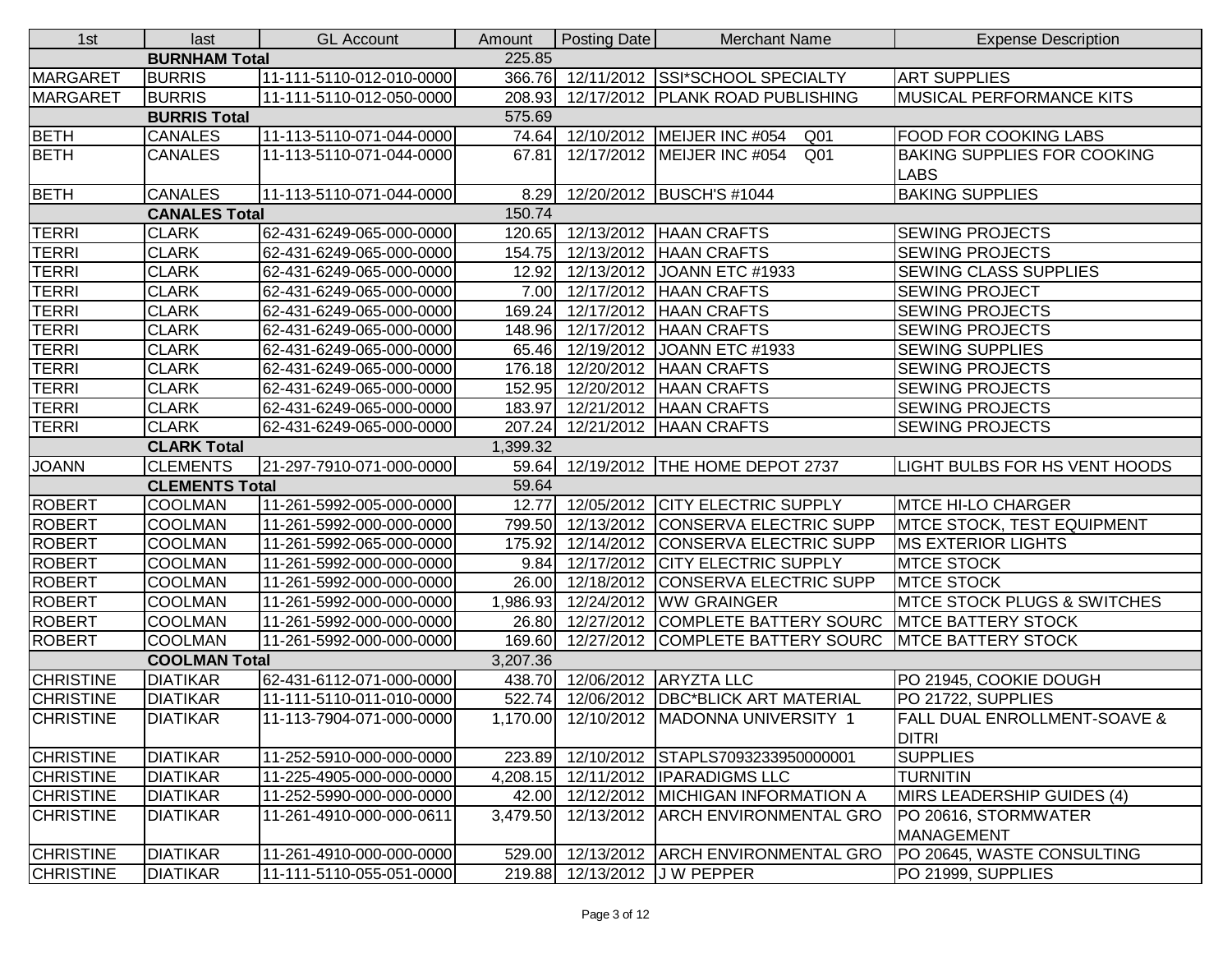| 1st                           | last                  | <b>GL Account</b>                   | Amount              | Posting Date        | <b>Merchant Name</b>                | <b>Expense Description</b>                                     |  |  |  |
|-------------------------------|-----------------------|-------------------------------------|---------------------|---------------------|-------------------------------------|----------------------------------------------------------------|--|--|--|
| <b>CHRISTINE</b>              | <b>DIATIKAR</b>       | 62-431-6099-000-000-0000            | 294.28              |                     | 12/17/2012 ATS PRINTING             | <b>SHIRTS</b>                                                  |  |  |  |
| <b>CHRISTINE</b>              | <b>DIATIKAR</b>       | 11-261-4910-000-000-0000            | 529.00              | 12/20/2012          | <b>ARCH ENVIRONMENTAL GRO</b>       | PO 20645, WASTE CONSULTING                                     |  |  |  |
| <b>CHRISTINE</b>              | <b>DIATIKAR</b>       | 11-111-5110-055-051-0000            | 30.00               |                     | 12/20/2012 J W PEPPER               | PO 22040, SUPPLIES                                             |  |  |  |
|                               | <b>DIATIKAR Total</b> |                                     | 11,687.14           |                     |                                     |                                                                |  |  |  |
| <b>CAROL</b>                  | <b>DIGLIO</b>         | 11-221-3220-000-411-0000            | 46.00               |                     | 12/06/2012 SUPERSHUTTLE-EXECUCART   | <b>SHUTTLE FOR IB TRAINING</b>                                 |  |  |  |
| CAROL                         | <b>DIGLIO</b>         | 11-221-3220-000-411-0000            | 54.89               |                     | 12/07/2012 CARRABBA S TPA10198414   | LUNCH FOR RJ & DIGLIO AT IB<br><b>TRAINING</b>                 |  |  |  |
| CAROL                         | <b>DIGLIO</b>         | 11-221-3220-000-411-0000            | 61.87               | 12/07/2012          | <b>CRABBY BILLS-ST. PETE</b>        | DINNER FOR RJ & DIGLIO AT IB<br><b>TRAINING</b>                |  |  |  |
| CAROL                         | <b>DIGLIO</b>         | 11-221-3220-000-411-0000            | 463.68              | 12/10/2012          | <b>TRADEWINDS GRAND B</b>           | <b>HOTEL FOR IB TRAINING</b>                                   |  |  |  |
| CAROL                         | <b>DIGLIO</b>         | 62-431-6275-071-000-0000            | 55.37               | $\sqrt{12/17/2012}$ | <b>BENITOS PIZZA-NOVI</b>           | LUNCH WITH NOVI POLICE FOR SRO<br><b>INTERVIEWS</b>            |  |  |  |
| <b>DIGLIO Total</b><br>681.81 |                       |                                     |                     |                     |                                     |                                                                |  |  |  |
| <b>KATY</b>                   | <b>DINKELMANN</b>     | 62-431-6129-071-000-0000            | 5,750.00            | 12/10/2012          | NUVO PRODUCTIONS                    | <b>ENTRY FEES FOR DANCE COMPANY</b><br><b>NUVO CONVENTION</b>  |  |  |  |
| <b>KATY</b>                   | <b>DINKELMANN</b>     | 62-431-6129-071-000-0000            | 1,405.71            | 12/17/2012          | MODCLOTH INC.                       | <b>COSTUMES FOR DANCE COMPANY</b>                              |  |  |  |
| <b>KATY</b>                   | <b>DINKELMANN</b>     | 62-431-6131-071-000-0000            | 109.26              | 12/18/2012          | <b>HFC*DISC DANCE</b>               | LEGGINGS AND LEOTARDS FOR<br><b>COSTUMES</b>                   |  |  |  |
| <b>KATY</b>                   | <b>DINKELMANN</b>     | 62-431-6131-071-000-0000            | 135.00              | 12/18/2012          | TORRID #5243                        | <b>COSTUMES FOR DANCE 1 3RD HOUR</b>                           |  |  |  |
| <b>KATY</b>                   | <b>DINKELMANN</b>     | 62-431-6131-071-000-0000            | 42.56               | 12/21/2012          | JOANN ETC #2003                     | SUPPLIES FOR HEADPIECES FOR<br>DANCE 2                         |  |  |  |
| <b>KATY</b>                   | <b>DINKELMANN</b>     | 62-431-6131-071-000-0000            | 12.46               | 12/21/2012          | MICHAELS #3744                      | HAIR BOW MAKING SUPPLIES FOR<br><b>DANCE CONCERT</b>           |  |  |  |
| <b>KATY</b>                   | <b>DINKELMANN</b>     | 62-431-6131-071-000-0000            | 31.48               | 12/21/2012          | <b>SALLY BEAUTY #3865</b>           | HAIR SUPPLIES FOR DANCE CONCERT                                |  |  |  |
| <b>KATY</b>                   | <b>DINKELMANN</b>     | 62-431-6131-071-000-0000            | $-57.24$            | 12/21/2012          | TORRID #5243                        | <b>CREDIT FROM COSTUME RETURM</b>                              |  |  |  |
| <b>KATY</b>                   | <b>DINKELMANN</b>     | 62-431-6131-071-000-0000            | 145.35              | 12/31/2012          | <b>HFC*DISC DANCE</b>               | LEGGINGS FOR DANCE COSTUMES                                    |  |  |  |
| <b>KATY</b>                   | <b>DINKELMANN</b>     | 62-431-6131-071-000-0000            | 122.70              | 12/31/2012          | JOANN ETC #2003                     | <b>FABRICS FOR COSTUMES FOR DANCE</b><br>2, THREAD FOR SEWING  |  |  |  |
| <b>KATY</b>                   | <b>DINKELMANN</b>     | 62-431-6129-071-000-0000            | 1,484.70            | 12/31/2012          | <b>JUST FOR KIX CATALOG L</b>       | <b>COSTUMES FOR DANCE COMPANY</b>                              |  |  |  |
| <b>KATY</b>                   | <b>DINKELMANN</b>     | 62-431-6131-071-000-0000            | 31.32               | 12/31/2012          | MICHAELS # 5732                     | <b>RIBBON FOR HAIR BOWS, VELCRO</b><br>FOR COSTUME SASHES      |  |  |  |
| <b>KATY</b>                   | <b>DINKELMANN</b>     | 62-431-6131-071-000-0000            | $\overline{7}$ 2.94 | 01/02/2013          | MARSHALLS #126                      | <b>BLACK PANTS FOR BOYS COSTUMES,</b><br>WHITE T SHIRTS FOR GI |  |  |  |
| <b>KATY</b>                   |                       | DINKELMANN 62-431-6129-071-000-0000 |                     |                     | 64.95 01/02/2013 RHINESTONE JEWELRY | <b>EARRINGS FOR DANCE COMPANY</b>                              |  |  |  |
| <b>KATY</b>                   | <b>DINKELMANN</b>     | 62-431-6131-071-000-0000            | 50.98               | 01/02/2013          | <b>TARGET</b><br>00009225           | <b>GARMENT RACK FOR COSTUMES, T</b><br>SHIRTS FOR BOYS COSTUME |  |  |  |
| <b>KATY</b>                   | <b>DINKELMANN</b>     | 62-431-6131-071-000-0000            | 44.44               | 01/02/2013          | THE SALVATION ARMY 15               | <b>CLOTHING FOR BOYS FOR SMOOTH</b><br><b>CRIMINAL</b>         |  |  |  |
| <b>KATY</b>                   | <b>DINKELMANN</b>     | 62-431-6131-071-000-0000            | 18.87               | 01/03/2013          | MEIJER INC #046<br>Q <sub>01</sub>  | SUSPENDERS FOR SMOOTH CRIMINAL                                 |  |  |  |
| <b>KATY</b>                   | <b>DINKELMANN</b>     | 62-431-6129-071-000-0000            | 15.89               | 01/03/2013          | <b>TARGET</b><br>00009225           | <b>BAGGIES FOR COSTUME PIECES,</b><br>NAMETAGS FOR DANCE WORKS |  |  |  |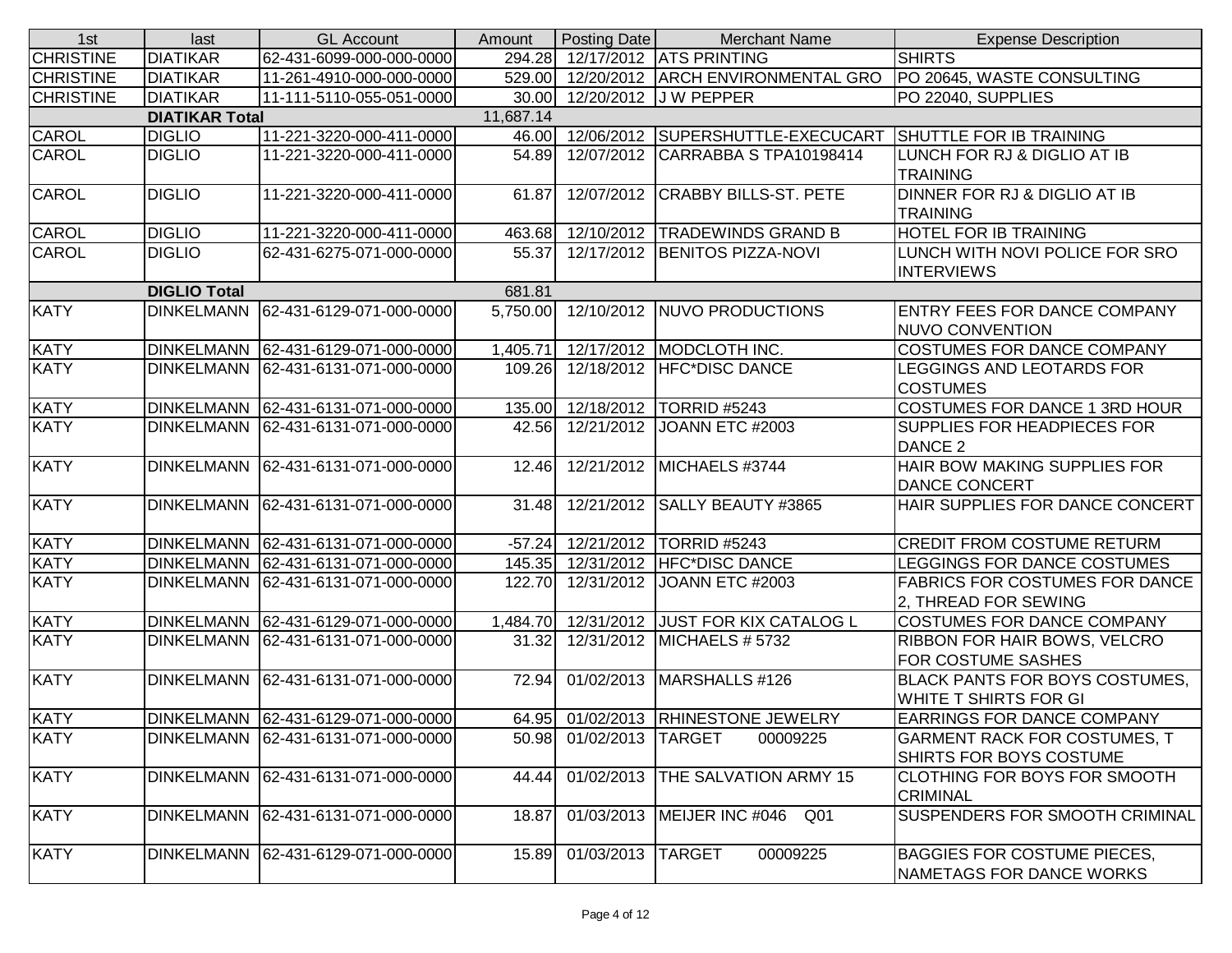| 1st              | last                    | <b>GL Account</b>                   | Amount   | Posting Date           | <b>Merchant Name</b>                     | <b>Expense Description</b>                                    |
|------------------|-------------------------|-------------------------------------|----------|------------------------|------------------------------------------|---------------------------------------------------------------|
| <b>KATY</b>      |                         | DINKELMANN 62-431-6131-071-000-0000 |          |                        | 108.00 01/04/2013 HFC*DISC DANCE         | <b>GLOVES FOR SMOOTH CRIMINAL</b>                             |
|                  | <b>DINKELMANN Total</b> |                                     | 9,589.37 |                        |                                          |                                                               |
| <b>MICHAEL</b>   | <b>DRAGOO</b>           | 11-261-4910-065-000-0000            |          | 724.50 12/11/2012 BASS |                                          | <b>MS COMM ISSUES</b>                                         |
| <b>MICHAEL</b>   | <b>DRAGOO</b>           | 11-261-5992-055-000-0000            | 522.50   |                        | 12/14/2012 REDFORD LOCK COMPANY I        | <b>NM LOCKER LOCKS</b>                                        |
| <b>MICHAEL</b>   | <b>DRAGOO</b>           | 11-261-3220-000-000-0000            | 250.00   | 12/17/2012 MSBO        |                                          | MTCE MSBO APRIL CONFERENCE                                    |
| <b>MICHAEL</b>   | <b>DRAGOO</b>           | 11-261-5992-071-000-0000            | 223.64   |                        | 12/19/2012 310 LIVONIA BUILDING          | <b>HS CEILING TILES</b>                                       |
| <b>MICHAEL</b>   | <b>DRAGOO</b>           | 11-261-5992-011-000-0000            | 300.00   |                        | 12/19/2012 CONSENERGY MISC BILL          | <b>VO GAS METER</b>                                           |
| <b>MICHAEL</b>   | <b>DRAGOO</b>           | 11-261-4910-071-000-0000            | 1,262.25 |                        | 12/31/2012 NATIONAL TIME                 | HS TROUBLESHOOT, REPLACE DOOR<br><b>MAGNETS</b>               |
| <b>MICHAEL</b>   | <b>DRAGOO</b>           | 11-261-4910-055-000-0000            | 145.00   |                        | 12/31/2012 NATIONAL TIME                 | NM CONTROL PAD TROUBLE                                        |
|                  | <b>DRAGOO Total</b>     |                                     | 3,427.89 |                        |                                          |                                                               |
| <b>CHRISTINE</b> | <b>EASON</b>            | 11-351-5110-000-953-0000            | 6.00     |                        | 12/06/2012   DOLRTREE 1895 00018952      | <b>SUPPLIES</b>                                               |
|                  | <b>EASON Total</b>      |                                     | 6.00     |                        |                                          |                                                               |
| <b>MARIA</b>     | <b>FALLONE</b>          | 11-111-5110-014-025-0000            |          |                        | 19.65 12/07/2012 KROGER #632             | <b>BAGGIES FOR ICE PACKS</b>                                  |
| <b>MARIA</b>     | <b>FALLONE</b>          | 11-111-5110-014-025-0000            |          |                        | 415.45 12/11/2012 ACP DIRECT             | <b>HEADPHONES FOR MEDIA</b>                                   |
| <b>MARIA</b>     | <b>FALLONE</b>          | 62-431-6275-014-000-0000            | 500.00   |                        | 12/12/2012   FCC*FRANKLINCVYSEMINAR      | 2 TEACHERS ATTENDED LEADER IN<br><b>ME SYMPOSIUM</b>          |
| <b>MARIA</b>     | <b>FALLONE</b>          | 62-431-6275-014-000-0000            | 154.05   |                        | 12/13/2012   MARIA'S ITALIAN BAKERY      | <b>ADVANCED ED TEAM LUNCH</b>                                 |
| <b>MARIA</b>     | <b>FALLONE</b>          | 62-431-6275-014-000-0000            | 194.13   | 12/13/2012   MIRAI     |                                          | <b>ORIGAMI MATERIALS FOR COMMUNITY</b><br>ED CLASS: NOVI COMM |
| <b>MARIA</b>     | <b>FALLONE</b>          | 11-111-5110-014-025-0000            | 237.71   | 12/13/2012             | <b>SSI*SCHOOL SPECIALTY</b>              | OFFICE PAPER CUTTER AND GLOVES                                |
|                  |                         |                                     |          |                        |                                          | FOR SP ED RESOURCE RO                                         |
| <b>MARIA</b>     | <b>FALLONE</b>          | 62-431-6275-014-000-0000            | 40.00    |                        | 12/19/2012 KROGER #632                   | <b>GIFT CARDS TO APPRECIATE AND</b>                           |
|                  |                         |                                     |          |                        |                                          | <b>ACKNOWLEDGE HARD WORKIN</b>                                |
| <b>MARIA</b>     | <b>FALLONE</b>          | 62-431-6275-014-000-0000            | 15.00    |                        | 12/20/2012   PAYPAL *DUNCANDISPO         | DECEMBER INV FOR RECYCLING                                    |
|                  | <b>FALLONE Total</b>    |                                     | 1,575.99 |                        |                                          |                                                               |
| <b>JAMES</b>     | <b>FULAR</b>            | 11-261-5710-000-000-0000            |          |                        | 45.93 12/05/2012 MARATHON PETRO144568    | <b>MTCE FUEL FOR RENTAL TRUCK</b>                             |
| <b>JAMES</b>     | <b>FULAR</b>            | 11-261-5993-000-000-0000            | 422.89   |                        | 12/06/2012 BADER AND SONS CO             | <b>GRNDS GATOR #2 YEARLY SERVICE</b>                          |
| <b>JAMES</b>     | <b>FULAR</b>            | 11-261-4290-000-000-0000            | 112.78   |                        | 12/06/2012 PENSKE TRK LSG 059110         | <b>MTCE TRUCK RENTAL</b>                                      |
| <b>JAMES</b>     | <b>FULAR</b>            | 11-261-5992-000-000-0000            | 99.00    | 12/07/2012             | <b>ANGELO'S WHOLESALE</b>                | <b>MTCE STAKES FOR PARKING LOTS,</b><br><b>SIDEWALKS</b>      |
| <b>JAMES</b>     | <b>FULAR</b>            | 11-261-5993-000-000-0000            | 23.41    | 12/10/2012             | <b>FASTENAL COMPANY01</b>                | <b>GRNDS PARTS</b>                                            |
| <b>JAMES</b>     | <b>FULAR</b>            | 11-261-5993-000-000-0000            | 350.00   |                        | 12/10/2012 MICHIGAN STUMP REMOVAL        | SPLIT - ESB PINE TREE & LIMB (41.18%)                         |
| <b>JAMES</b>     | <b>FULAR</b>            | 11-261-5993-012-000-0000            |          |                        | 500.00 12/10/2012 MICHIGAN STUMP REMOVAL | SPLIT - OH STUMPS & LIMBS (58.82%)                            |
| <b>JAMES</b>     | <b>FULAR</b>            | 11-261-5993-000-000-0000            |          |                        | 215.66 12/10/2012 MUNN TRACTOR           | <b>GRNDS TRACTOR 545 PARTS</b>                                |
| <b>JAMES</b>     | <b>FULAR</b>            | 11-261-5993-071-000-0000            | 46.37    |                        | 12/12/2012 THE HOME DEPOT 2737           | <b>HS STORAGE HOOKS</b>                                       |
| <b>JAMES</b>     | <b>FULAR</b>            | 11-261-5993-000-000-0000            |          |                        | 397.72 12/18/2012 BADER AND SONS CO      | <b>GRNDS 6X4 GATOR WINTER SERVICE</b>                         |
| <b>JAMES</b>     | <b>FULAR</b>            | 11-261-5992-065-000-0000            |          |                        | 45.35 12/19/2012 WW GRAINGER             | SPLIT - MS SIGN HARDWARE (50%)                                |
| <b>JAMES</b>     | <b>FULAR</b>            | 11-261-5992-012-000-0000            |          |                        | 45.34 12/19/2012 WW GRAINGER             | SPLIT - OH SIGN HARDWARE (50%)                                |
| <b>JAMES</b>     | <b>FULAR</b>            | 11-261-4290-000-000-0000            |          |                        | 111.46 12/20/2012 PENSKE TRK LSG 059110  | <b>MTCE TRUCK RENTAL</b>                                      |
| <b>JAMES</b>     | <b>FULAR</b>            | 11-261-5992-000-000-0000            | 37.36    |                        | 12/20/2012 THE HOME DEPOT 2737           | SPLIT - MTCE SAND & FOAM FOR SIGN<br>BASES (71.39%)           |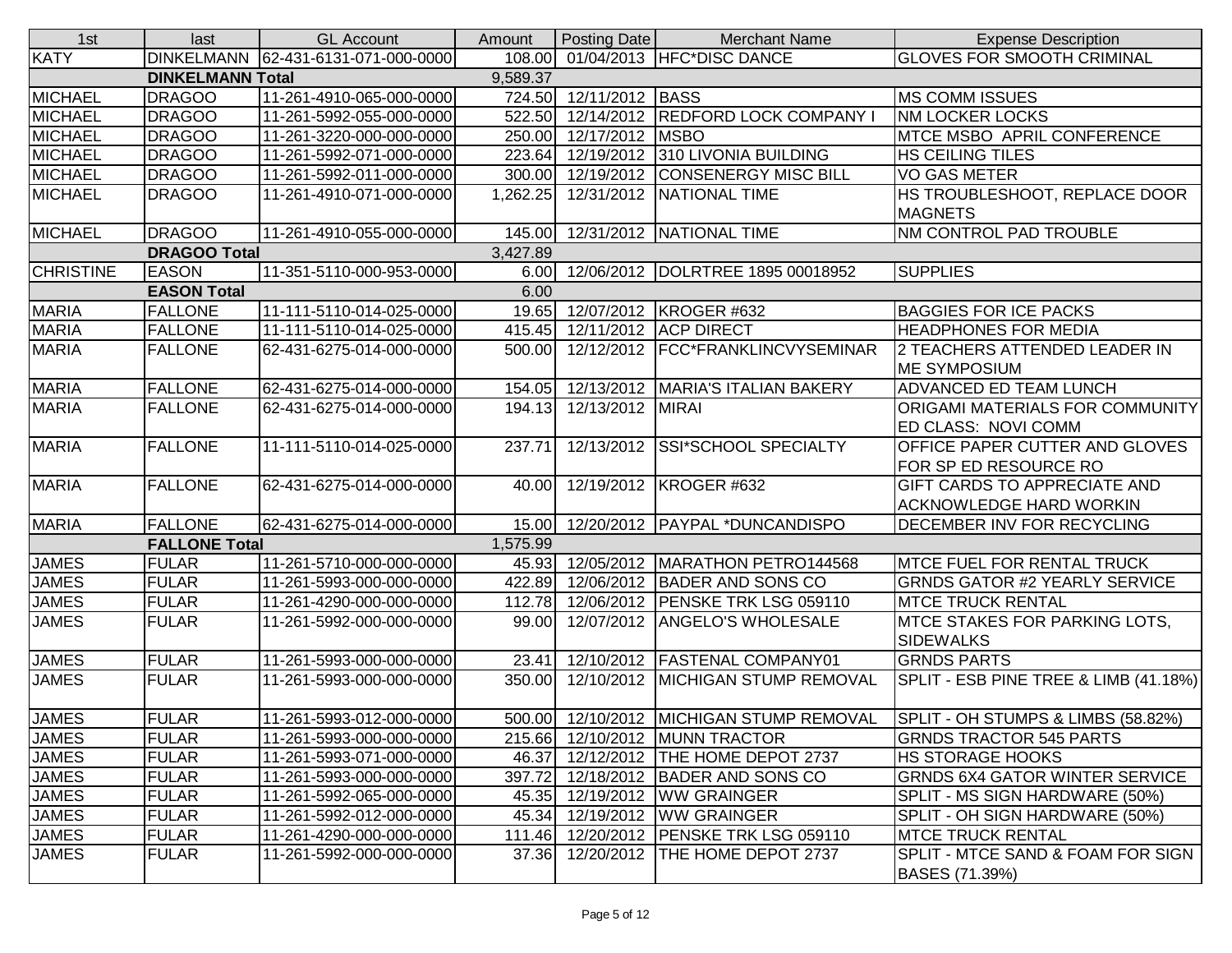| 1st                                     | last                   | <b>GL Account</b>                    | Amount   | Posting Date      | <b>Merchant Name</b>                            | <b>Expense Description</b>                                   |  |
|-----------------------------------------|------------------------|--------------------------------------|----------|-------------------|-------------------------------------------------|--------------------------------------------------------------|--|
| <b>JAMES</b>                            | <b>FULAR</b>           | 11-261-5993-000-000-0000             | 14.97    |                   | 12/20/2012 THE HOME DEPOT 2737                  | SPLIT - GRNDS PRUNING BLADES                                 |  |
|                                         |                        |                                      |          |                   |                                                 | (28.61%)                                                     |  |
|                                         | <b>FULAR Total</b>     |                                      | 2,468.24 |                   |                                                 |                                                              |  |
| <b>SETH</b>                             | <b>FURLOW</b>          | 11-113-5110-071-065-0000             | 101.44   |                   | 12/14/2012   FLINN SCIENTIFIC, I                | IB BIOLOGY INTERNAL ASSESSMENT<br>#1 ENZYMES                 |  |
|                                         | <b>FURLOW Total</b>    |                                      | 101.44   |                   |                                                 |                                                              |  |
| <b>MEGAN</b>                            | <b>GILMORE</b>         | 11-351-5110-000-953-0000             | 43.11    | 12/11/2012 TARGET | 00014654                                        | <b>TEACHING SUPPLIES</b>                                     |  |
| <b>MEGAN</b>                            | <b>GILMORE</b>         | 11-351-4910-000-953-0000             | 20.53    | 12/12/2012 TARGET | 00014654                                        | <b>TEACHING SUPPLIES</b>                                     |  |
|                                         | <b>GILMORE Total</b>   |                                      | 63.64    |                   |                                                 |                                                              |  |
| <b>MARGARET</b>                         |                        | GONZALEZ-SH 62-431-6257-065-000-0000 | 10.97    | 12/06/2012 TARGET | 00014654                                        | <b>FASTENERS FOR DECORATIONS;</b>                            |  |
|                                         |                        |                                      |          |                   |                                                 | <b>CUPS FOR ACTIVITY AFTERNO</b>                             |  |
| <b>MARGARET</b>                         |                        | GONZALEZ-SH 62-431-6257-065-000-0000 | $-48.17$ |                   | 12/07/2012 GFS MKTPLC #0174                     | <b>REFUND FOR TABLE CLOTHS NOT</b>                           |  |
|                                         |                        |                                      |          |                   |                                                 | NEEDED AT SENIOR CITIZEN                                     |  |
| <b>MARGARET</b>                         |                        | GONZALEZ-SH62-431-6257-065-000-0000  | 20.67    |                   | 12/10/2012   MEIJER INC #122<br>Q01             | BEVERAGES AND CUPS FOR ACTIVITY<br><b>AFTERNOON</b>          |  |
| MARGARET                                |                        | GONZALEZ-SH 62-431-6257-065-000-0000 | 175.00   |                   | 12/13/2012   NICK ANDERSON                      | <b>DJ FOR DECEMBER ACTIVITY</b>                              |  |
|                                         |                        |                                      |          |                   |                                                 | <b>AFTERNOON</b>                                             |  |
| <b>MARGARET</b>                         |                        | GONZALEZ-SH 11-112-5110-065-065-0000 | 2.98     |                   | 12/19/2012 MEIJER INC #122<br>Q01               | 7TH GRADE EXPERIMENT SUPPLIES                                |  |
| 161.45<br><b>GONZALEZ-SHEERAN Total</b> |                        |                                      |          |                   |                                                 |                                                              |  |
| <b>BRIAN</b>                            | <b>GORDON</b>          | 62-431-6104-061-000-0000             | 34.96    |                   | 12/07/2012 BENITOS PIZZA-NOVI                   | <b>FOOD FOR GIRLS BASKETBALL TEAM</b>                        |  |
| <b>BRIAN</b>                            | <b>GORDON</b>          | 62-431-6104-061-000-0000             | 14.83    |                   | 12/19/2012   PANERA BREAD #667                  | <b>BAGELS FOR STUDENT LEADERSHIP</b><br>GROUP                |  |
|                                         | <b>GORDON Total</b>    |                                      | 49.79    |                   |                                                 |                                                              |  |
| <b>CHRISTINE</b>                        | <b>HARRIS</b>          | 62-431-6355-031-000-0000             | 13.78    |                   | 12/10/2012 HILLERS MARKET                       | <b>SUPPLIES</b>                                              |  |
| <b>CHRISTINE</b>                        | <b>HARRIS</b>          | 62-431-6355-031-000-0000             | 68.25    |                   | 12/10/2012   ORIENTAL TRADING CO                | <b>GENERAL CLASSROOM SUPPLIES;</b>                           |  |
|                                         |                        |                                      |          |                   |                                                 | <b>CLASS HOLIDAY PARTY FOOD</b>                              |  |
| <b>CHRISTINE</b>                        | <b>HARRIS</b>          | 62-431-6355-031-000-0000             | 15.38    |                   | 12/11/2012   MEIJER INC #054<br>Q <sub>01</sub> | <b>SUPPLIES</b>                                              |  |
| <b>CHRISTINE</b>                        | <b>HARRIS</b>          | 62-431-6355-031-000-0000             | 12.76    |                   | 12/12/2012 MICHAELS #3744                       | <b>SUPPLIES</b>                                              |  |
|                                         | <b>HARRIS Total</b>    |                                      | 110.17   |                   |                                                 |                                                              |  |
| <b>BETH</b>                             | <b>HENDERSON</b>       | 11-252-5910-000-000-0000             | 10.30    |                   | 01/04/2013 STAPLS7094179154000001               | <b>BUSINESS OFFICE-OFFICE SUPPLIES</b>                       |  |
| <b>BETH</b>                             | <b>HENDERSON</b>       | 11-252-5910-000-000-0000             | 9.78     |                   | 01/04/2013 STAPLS7094179154000002               | <b>BUSINESS OFFICE-OFFICE SUPPLIES</b>                       |  |
|                                         | <b>HENDERSON Total</b> |                                      | 20.08    |                   |                                                 |                                                              |  |
| <b>SHEILA</b>                           | <b>HOLLY</b>           | 11-221-3220-000-414-0000             | 154.56   |                   | 12/06/2012   TRADEWINDS GRAND B                 | <b>LODGING FOR FLIBS ADMINISTRATIVE</b><br><b>CONFERENCE</b> |  |
| <b>SHEILA</b>                           | <b>HOLLY</b>           | 11-221-7910-000-411-0000             | 150.00   |                   | 12/07/2012 GOOGLE *MASSP                        | <b>IMEMBERSHIP FOR KATY DINKELMANN</b>                       |  |
| <b>SHEILA</b>                           | <b>HOLLY</b>           | 11-221-7910-000-411-0000             | 150.00   |                   | 12/07/2012 GOOGLE *MASSP                        | MEMBERSHIP FOR MICHAEL ZIEGLER                               |  |
| <b>SHEILA</b>                           | <b>HOLLY</b>           | 11-221-5990-000-411-0000             | 684.50   |                   | 12/07/2012   MARIA'S ITALIAN BAKERY             | SOCIAL JUSTICE COHORT ACTION<br><b>BREAKFAST</b>             |  |
| <b>SHEILA</b>                           | <b>HOLLY</b>           | 11-221-7910-000-411-0000             | 35.00    |                   | 12/07/2012   MICHIGAN READING ASSOC             | MRA MEMBERSHIP FEE FOR DANIELLE<br><b>BIRDYSHAW</b>          |  |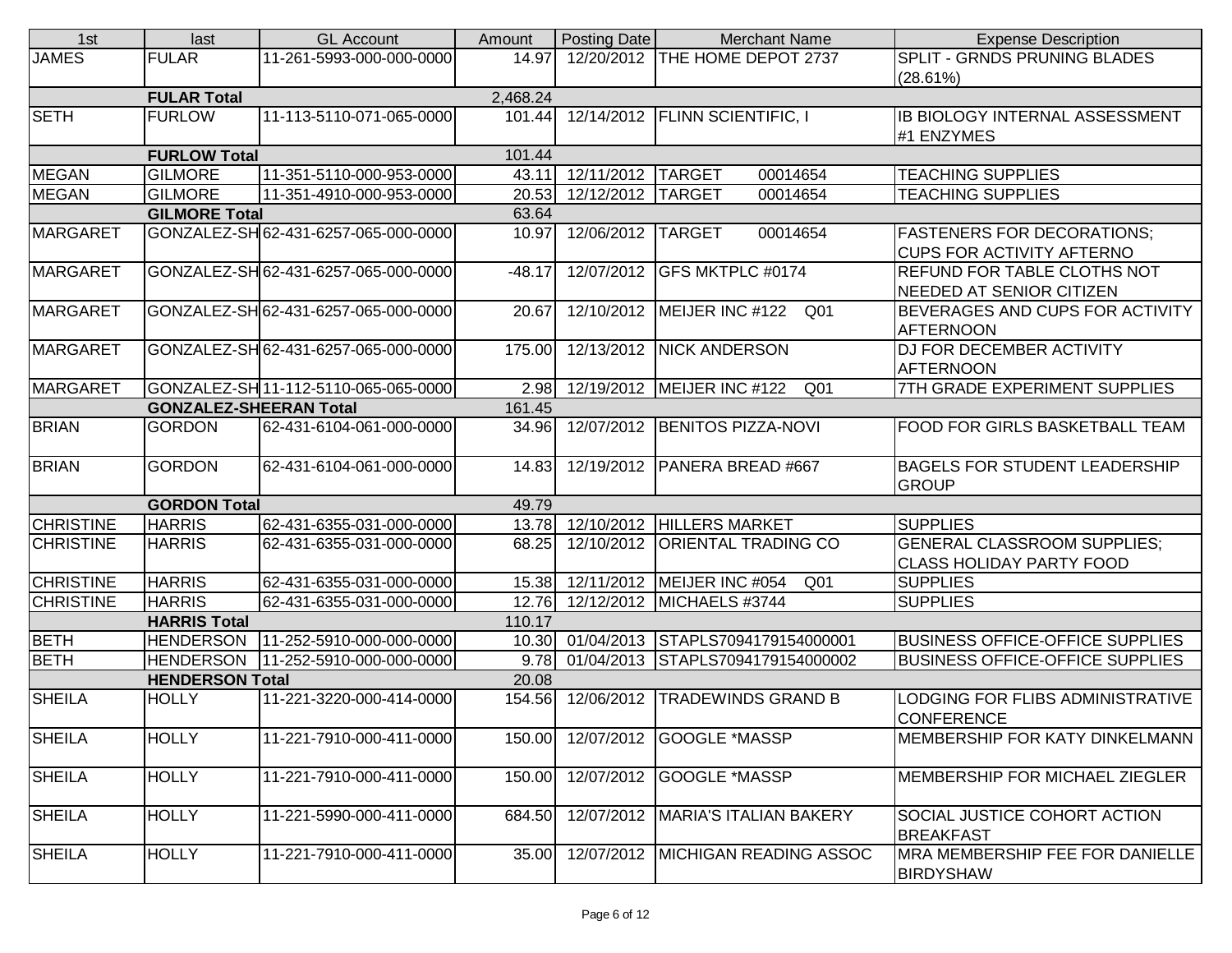| 1st           | last                 | <b>GL Account</b>        | Amount   | Posting Date | <b>Merchant Name</b>                   | <b>Expense Description</b>             |
|---------------|----------------------|--------------------------|----------|--------------|----------------------------------------|----------------------------------------|
| <b>SHEILA</b> | <b>HOLLY</b>         | 11-221-3220-000-411-0000 | 241.00   |              | 12/07/2012 MICHIGAN READING ASSOC      | <b>IMRA CONFERENCE FEE FOR</b>         |
|               |                      |                          |          |              |                                        | <b>DANIELLE BIRDYSHAW</b>              |
| <b>SHEILA</b> | <b>HOLLY</b>         | 11-221-3220-000-411-0000 | 241.00   |              | 12/07/2012   MICHIGAN READING ASSOC    | <b>MRA CONFERENCE FEE FOR JUDY</b>     |
|               |                      |                          |          |              |                                        | <b>SAUER</b>                           |
| <b>SHEILA</b> | <b>HOLLY</b>         | 11-221-3220-000-411-0000 | 241.00   |              | 12/07/2012 MICHIGAN READING ASSOC      | MRA CONFERENCE FEE FOR PEGGY           |
|               |                      |                          |          |              |                                        | <b>HARE</b>                            |
| <b>SHEILA</b> | <b>HOLLY</b>         | 11-221-3220-000-411-0000 | 241.00   |              | 12/07/2012 MICHIGAN READING ASSOC      | <b>MRA CONFERENCE FEE FOR</b>          |
|               |                      |                          |          |              |                                        | <b>ELIZABETH LIETZ</b>                 |
| <b>SHEILA</b> | <b>HOLLY</b>         | 11-221-7910-000-411-0000 | 35.00    |              | 12/07/2012 MICHIGAN READING ASSOC      | <b>MRA MEMBERSHIP FEE FOR JUDY</b>     |
|               |                      |                          |          |              |                                        | <b>SAUER</b>                           |
| <b>SHEILA</b> | <b>HOLLY</b>         | 11-221-7910-000-411-0000 | 35.00    |              | 12/07/2012   MICHIGAN READING ASSOC    | <b>IMRA MEMBERSHIP FEE FOR PEGGY</b>   |
|               |                      |                          |          |              |                                        | <b>HARE</b>                            |
| <b>SHEILA</b> | <b>HOLLY</b>         | 11-221-3220-000-411-0000 | 241.00   |              | 12/07/2012   MICHIGAN READING ASSOC    | <b>MRA CONFERENCE EXPENSE FOR</b>      |
|               |                      |                          |          |              |                                        | <b>MARY TURCHI</b>                     |
| <b>SHEILA</b> | <b>HOLLY</b>         | 11-221-7910-000-411-0000 | 35.00    |              | 12/07/2012 MICHIGAN READING ASSOC      | <b>MRA MEMBERSHIP FEE FOR</b>          |
|               |                      |                          |          |              |                                        | <b>ELIZABETH LIETZ</b>                 |
| <b>SHEILA</b> | <b>HOLLY</b>         | 11-221-7910-000-411-0000 | 35.00    |              | 12/07/2012   MICHIGAN READING ASSOC    | <b>MRA MEMBERSHIP FEE FOR MARY</b>     |
|               |                      |                          |          |              |                                        | <b>TURCHI</b>                          |
| <b>SHEILA</b> | <b>HOLLY</b>         | 11-221-7910-000-411-0000 | 35.00    |              | 12/07/2012   MICHIGAN READING ASSOC    | MRA MEMBERSIP FEE, DORIS               |
|               |                      |                          |          |              |                                        | <b>WISNIEWSKI</b>                      |
| <b>SHEILA</b> | <b>HOLLY</b>         | 11-221-3220-000-411-0000 | 241.00   |              | 12/07/2012 MICHIGAN READING ASSOC      | <b>MRA CONFERENCE FEE FOR DORIS</b>    |
|               |                      |                          |          |              |                                        | <b>WISNIEWSKI</b>                      |
| <b>SHEILA</b> | <b>HOLLY</b>         | 11-221-7910-000-411-0000 | 35.00    |              | 12/10/2012 MICHIGAN READING ASSOC      | <b>MRA MEMBERSHIP FEE FOR DIANA</b>    |
|               |                      |                          |          |              |                                        | <b>STOTLER</b>                         |
| <b>SHEILA</b> | <b>HOLLY</b>         | 11-221-3220-000-411-0000 | 241.00   |              | 12/10/2012 MICHIGAN READING ASSOC      | <b>MRA CONFERENCE FEE FOR DIANA</b>    |
|               |                      |                          |          |              |                                        | <b>STOTLER</b>                         |
| <b>SHEILA</b> | <b>HOLLY</b>         | 11-111-5110-015-411-0000 | 89.95    |              | 12/17/2012   LINGUISYSTEMS             | PHONICS TESTING SOFTWARE FOR K-        |
|               |                      |                          |          |              |                                        |                                        |
| <b>SHEILA</b> | <b>HOLLY</b>         | 11-221-5990-000-411-0000 | 145.89   |              | 12/20/2012   PANERA BREAD #667         | <b>EVALUATION COMMITTEE MEETING</b>    |
| <b>SHEILA</b> | <b>HOLLY</b>         | 11-221-7910-000-411-0000 | 35.00    |              | 12/24/2012 MICHIGAN READING ASSOC      | <b>MRA MEMBERSHIP FEE</b>              |
| <b>SHEILA</b> | <b>HOLLY</b>         | 11-221-3220-000-000-7662 | 90.00    |              | 12/24/2012   OAKLAND SCHOOLS-RC INT    | WRITING ESSENTIALS WORKSHOP AT         |
|               |                      |                          |          |              |                                        | <b>OAKLAND SCHOOLS</b>                 |
|               | <b>HOLLY Total</b>   |                          | 3,431.90 |              |                                        |                                        |
| <b>DIANE</b>  | <b>HOSKINS</b>       | 62-431-6301-033-000-0000 | 108.90   |              | 12/05/2012 SAMSCLUB #6657              | <b>FOOD ADULT ED STUDENTS</b>          |
| <b>DIANE</b>  | <b>HOSKINS</b>       | 11-113-5110-071-012-0000 | 45.77    |              | 12/05/2012 STAPLS7093068317000001      | <b>TEACHER SUPPLIES</b>                |
| <b>DIANE</b>  | <b>HOSKINS</b>       | 11-113-5110-071-012-0000 |          |              | 3.39 12/05/2012 STAPLS7093068317000002 | <b>TEACHER SUPPLIES</b>                |
| <b>DIANE</b>  | <b>HOSKINS</b>       | 62-431-6301-033-000-0000 | 56.17    |              | 12/19/2012 SAMSCLUB #6657              | <b>FOOD ADULT ED STUDENTS</b>          |
|               | <b>HOSKINS Total</b> |                          | 214.23   |              |                                        |                                        |
| <b>ANDREA</b> | <b>JACOBS</b>        | 62-431-6256-065-000-0000 |          |              | 8.98 12/10/2012 MEIJER INC #109<br>Q01 | <b>ITEMS FOR COFFEE EXPRESS</b>        |
| <b>ANDREA</b> | <b>JACOBS</b>        | 62-431-6256-065-000-0000 | 11.74    |              | 12/14/2012 HILLERS MARKET              | <b>ITEMS FOR STAFF POTATOE PANCAKE</b> |
|               |                      |                          |          |              |                                        | <b>LUNCH</b>                           |
| <b>ANDREA</b> | <b>JACOBS</b>        | 62-431-6256-065-000-0000 | 28.83    |              | 12/14/2012 SAMSCLUB #6657              | <b>SAME AS ABOVE</b>                   |
| <b>ANDREA</b> | <b>JACOBS</b>        | 62-431-6256-065-000-0000 | 38.00    |              | 12/24/2012 HUNGRY HOWIES #1014         | <b>HOLIDAY LUNCH FOR STUDENTS</b>      |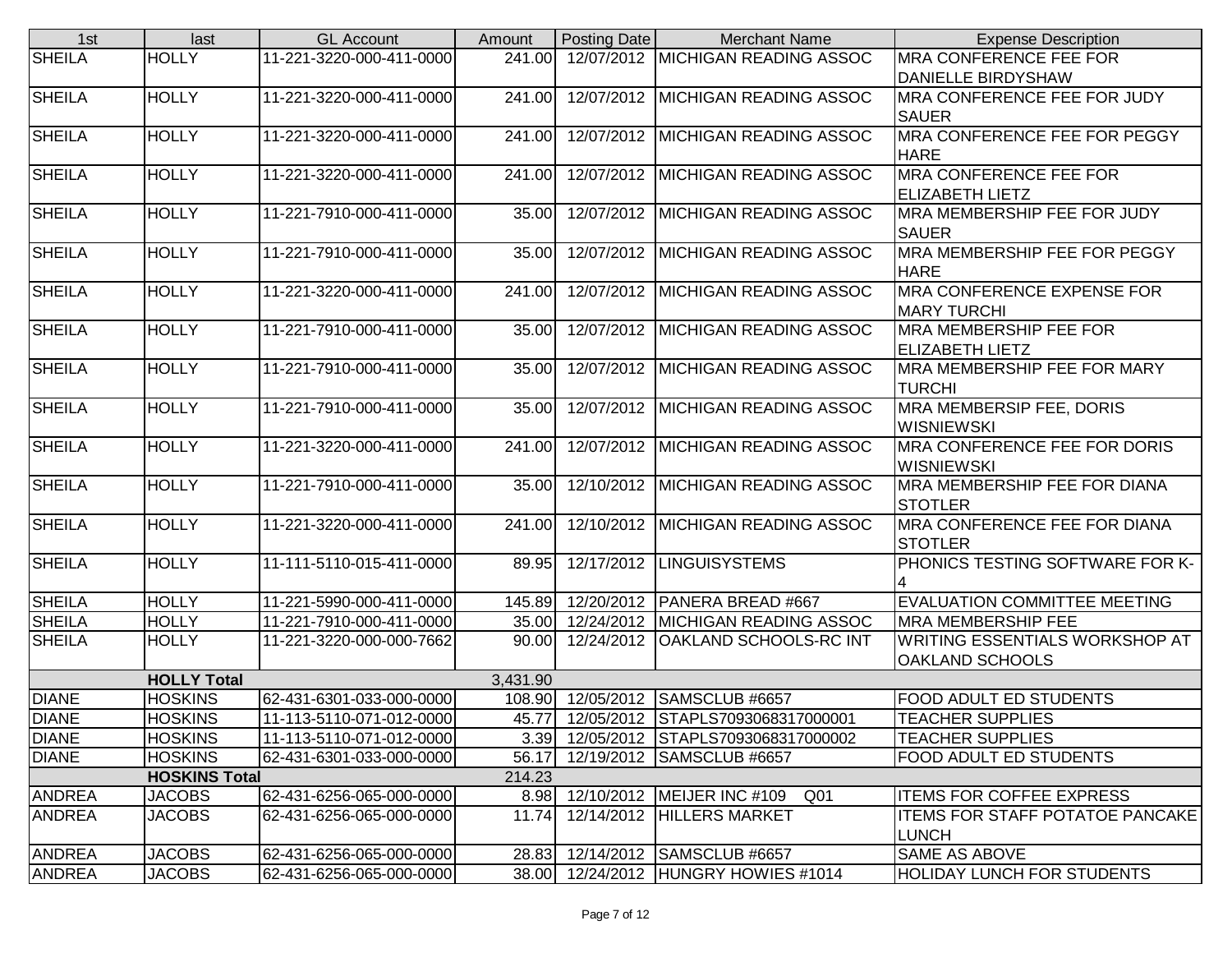| 1st              | last                   | <b>GL Account</b>        | Amount   | Posting Date       | <b>Merchant Name</b>                  | <b>Expense Description</b>                                    |
|------------------|------------------------|--------------------------|----------|--------------------|---------------------------------------|---------------------------------------------------------------|
|                  | <b>JACOBS Total</b>    |                          | 87.55    |                    |                                       |                                                               |
| <b>CHRISTINE</b> | <b>JARRELL</b>         | 11-311-5910-000-000-0000 | 16.99    | 12/19/2012 STAPLES | 00115659                              | 32# COPY PAPER                                                |
|                  | <b>JARRELL Total</b>   |                          | 16.99    |                    |                                       |                                                               |
| <b>JOHN</b>      | <b>JUOPPERI</b>        | 11-261-5992-071-000-0000 | 55.88    |                    | 12/07/2012   THE HOME DEPOT 2737      | SPLIT - HS BANNER (60.19%)                                    |
| <b>JOHN</b>      | <b>JUOPPERI</b>        | 11-261-5992-065-000-0000 | 36.96    |                    | 12/07/2012 THE HOME DEPOT 2737        | SPLIT - MS SOUND PANELS (39.81%)                              |
| <b>JOHN</b>      | <b>JUOPPERI</b>        | 11-261-5992-014-000-0000 | 23.98    |                    | 12/11/2012 SHERWIN WILLIAMS #1197     | PV RESTROOM                                                   |
| <b>JOHN</b>      | <b>JUOPPERI</b>        | 11-261-5992-071-000-0000 | 7.12     |                    | 12/20/2012   THE HOME DEPOT 2737      | <b>HS WATER COOLER</b>                                        |
| <b>JOHN</b>      | <b>JUOPPERI</b>        | 11-261-5992-071-000-0000 | 16.82    |                    | 12/20/2012 THE HOME DEPOT 2737        | <b>HS WATER COOLER</b>                                        |
|                  | <b>JUOPPERI Total</b>  |                          | 140.76   |                    |                                       |                                                               |
| <b>PATRICIA</b>  | <b>KORTLANDT</b>       | 62-431-6275-011-000-0000 | 42.99    |                    | 12/06/2012 O&E NEWSPAPER              | YEARLY NEWSPAPER SUBSCRIPTION                                 |
| <b>PATRICIA</b>  | KORTLANDT              | 62-431-6275-011-000-0000 | 29.73    | 12/07/2012         | <b>SSI*SCHOOL SPECIALTY</b>           | <b>CLASSROOM SUPPLIES FOR MELISSA</b><br><b>KELLEY</b>        |
| PATRICIA         | <b>KORTLANDT</b>       | 62-431-6275-011-000-0000 | 10.01    |                    | 12/07/2012 STAPLS7093139957000001     | <b>CLASSROOM MATERIALS FOR</b><br><b>MELISSA KELLEY</b>       |
| <b>PATRICIA</b>  | KORTLANDT              | 62-431-6275-011-000-0000 | 83.08    |                    | 12/07/2012 STAPLS7093139957000002     | <b>CLASSROOM MATERIALS FOR</b><br><b>MELISSA KELLEY</b>       |
|                  | <b>KORTLANDT Total</b> |                          | 165.81   |                    |                                       |                                                               |
| <b>MARGARET</b>  | <b>LAINE</b>           | 62-431-6105-071-000-0000 | 1,186.80 |                    | 12/12/2012 AMAZON MKTPLACE PMTS       | 10 AUDIO RECORDERS FOR AP<br><b>TESTING</b>                   |
| <b>MARGARET</b>  | LAINE                  | 62-431-6105-071-000-0000 | 33.68    |                    | 12/13/2012   AMAZON MKTPLACE PMTS     | <b>CHARGERS FOR AUDIO EQUIPMENT</b>                           |
| <b>MARGARET</b>  | <b>LAINE</b>           | 11-113-4910-071-414-0000 | 132.45   |                    | 12/13/2012 SONYSTORE DIRECT           | CHARGERS FOR AUDIO EQUIPMENT                                  |
|                  | <b>LAINE Total</b>     |                          | 1,352.93 |                    |                                       |                                                               |
| <b>ELIZABETH</b> | <b>LAMBERT</b>         | 11-261-4910-001-000-0000 | 998.00   |                    | 12/05/2012   DETROIT ELEVATOR COMPA   | <b>ESB ELEVATOR LOAD PRESSURE</b><br><b>RELIEF VALVE TEST</b> |
| <b>ELIZABETH</b> | <b>LAMBERT</b>         | 11-261-4910-065-000-0000 | 1,454.34 |                    | 12/05/2012   NATIONAL TIME            | SPLIT - MS FIRE INSP REPAIR (73.66%)                          |
| <b>ELIZABETH</b> | <b>LAMBERT</b>         | 11-261-4910-003-000-0000 | 520.00   |                    | 12/05/2012   NATIONAL TIME            | SPLIT - PS GROUND FAULT (26.34%)                              |
| <b>ELIZABETH</b> | <b>LAMBERT</b>         | 11-261-3840-000-000-0000 | 3,468.50 |                    | 12/05/2012 WM EZPAY                   | <b>DISTRICT WASTE REMOVAL</b>                                 |
| <b>ELIZABETH</b> | <b>LAMBERT</b>         | 11-261-4910-071-000-0000 | 850.00   |                    | 12/06/2012 COMMERICAL GLASS,          | HS RM 130 WINDOWS                                             |
| <b>ELIZABETH</b> | <b>LAMBERT</b>         | 11-261-4910-001-000-0000 | 137.00   |                    | 12/06/2012   DETROIT ELEVATOR COMPA   | <b>ESB ROUTINE MAINT.</b>                                     |
| <b>ELIZABETH</b> | LAMBERT                | 11-261-5992-071-000-0000 | 155.25   | 12/06/2012 NUCO2   |                                       | <b>HS CO2 FOR POOL</b>                                        |
| <b>ELIZABETH</b> | LAMBERT                | 11-261-5730-000-000-0000 | 461.68   |                    | 12/07/2012 BRIGHTON FORD INC          | MTCE RED DUMP #6                                              |
| <b>ELIZABETH</b> | <b>LAMBERT</b>         | 11-261-4910-011-000-0000 | 25.00    |                    | 12/07/2012 ERADICO SERVICES INC       | SPLIT - VO SERVICE (8.96%)                                    |
| ELIZABETH        | <b>LAMBERT</b>         | 11-261-4910-065-000-0000 | 34.00    |                    | 12/07/2012 ERADICO SERVICES INC       | SPLIT - MS SERVICE (12.19%)                                   |
| ELIZABETH        | <b>LAMBERT</b>         | 11-261-4910-013-000-0000 |          |                    | 25.00 12/07/2012 ERADICO SERVICES INC | SPLIT - NW SERVICE (8.96%)                                    |
| ELIZABETH        | <b>LAMBERT</b>         | 11-261-4910-055-000-0000 | 25.00    |                    | 12/07/2012 ERADICO SERVICES INC       | SPLIT - NM5 SERVICE (8.96%)                                   |
| ELIZABETH        | LAMBERT                | 11-261-4910-001-000-0000 |          |                    | 40.00 12/07/2012 ERADICO SERVICES INC | SPLIT - ESB SERVICE (14.34%)                                  |
| ELIZABETH        | <b>LAMBERT</b>         | 11-261-4910-012-000-0000 | 25.00    |                    | 12/07/2012 ERADICO SERVICES INC       | SPLIT - OH SERVICE (8.96%)                                    |
| ELIZABETH        | <b>LAMBERT</b>         | 11-261-4910-015-000-0000 | 25.00    |                    | 12/07/2012 ERADICO SERVICES INC       | SPLIT - DF SERVICE (8.96%)                                    |
| <b>ELIZABETH</b> | LAMBERT                | 11-261-4910-071-000-0000 | 30.00    |                    | 12/07/2012 ERADICO SERVICES INC       | SPLIT - HS SERVICE (10.75%)                                   |
| ELIZABETH        | <b>LAMBERT</b>         | 11-261-4910-014-000-0000 |          |                    | 25.00 12/07/2012 ERADICO SERVICES INC | SPLIT - PV SERVICE (8.96%)                                    |
| <b>ELIZABETH</b> | <b>LAMBERT</b>         | 11-261-4910-055-000-0000 | 25.00    |                    | 12/07/2012 ERADICO SERVICES INC       | SPLIT - NM6 SERVICE (8.96%)                                   |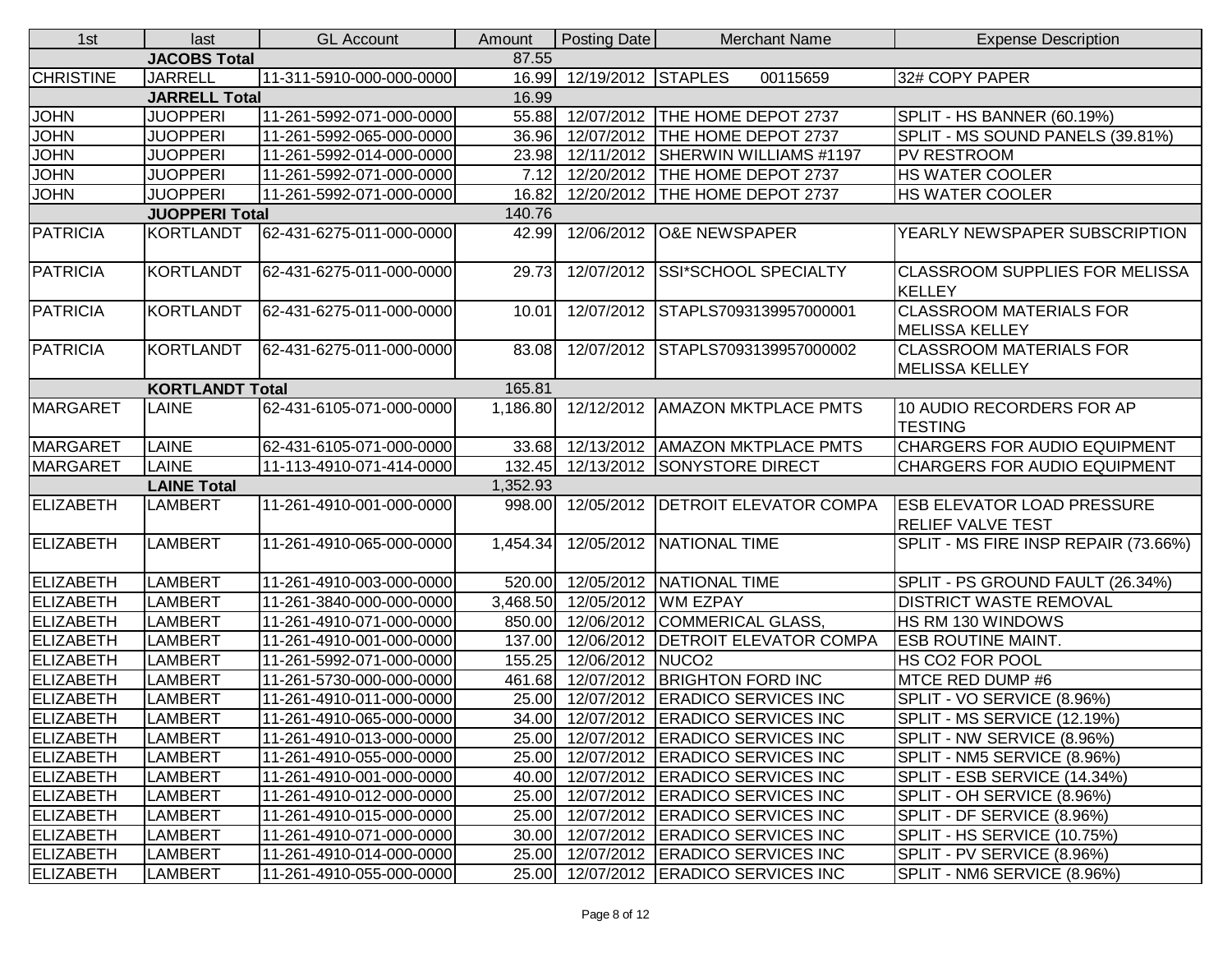| 1st                     | last                 | <b>GL Account</b>        | Amount    | Posting Date           | <b>Merchant Name</b>                   | <b>Expense Description</b>                           |
|-------------------------|----------------------|--------------------------|-----------|------------------------|----------------------------------------|------------------------------------------------------|
| <b>ELIZABETH</b>        | <b>LAMBERT</b>       | 11-261-4910-071-000-0000 |           |                        | 63.00 12/10/2012 AQUATIC SOURCE, LLC   | <b>HS CHLORINATOR LEAK IN POOL</b>                   |
| <b>ELIZABETH</b>        | <b>LAMBERT</b>       | 11-261-4910-071-000-0000 | 1,210.00  |                        | 12/11/2012 SECURE DOORS LLC            | <b>IHS PERFORMANCE GYM BATHROOM</b><br><b>DOOR</b>   |
| <b>ELIZABETH</b>        | <b>LAMBERT</b>       | 11-261-4966-071-000-0000 | 61.00     |                        | 12/11/2012 STATE DEQ SWIM POOL         | <b>HS STATE POOL PERMIT</b>                          |
| ELIZABETH               | <b>LAMBERT</b>       | 11-261-5992-000-000-0000 | 291.12    |                        | 12/12/2012 BEST PLUMBING SPECIALT      | <b>MTCE STOCK</b>                                    |
| ELIZABETH               | <b>LAMBERT</b>       | 11-261-4290-000-000-0000 | 970.00    |                        | 12/12/2012 MICHIGAN CAT CORPORATI      | <b>GRNDS CATERPILLER, MOWER</b>                      |
|                         |                      |                          |           |                        |                                        | <b>RENTAL</b>                                        |
| <b>ELIZABETH</b>        | <b>LAMBERT</b>       | 11-261-4910-001-000-0000 | 465.00    |                        | 12/12/2012 VFP FIRE SYSTEMS INC        | <b>ESB FIRE PROTECTION DRY SYSTEM</b>                |
| <b>ELIZABETH</b>        | <b>LAMBERT</b>       | 11-261-4910-014-000-0000 |           |                        | 189.00 12/14/2012 PROTECTION ONE ALARM | <b>PV ALARM</b>                                      |
| <b>ELIZABETH</b>        | <b>LAMBERT</b>       | 11-261-5710-000-000-0000 | 600.25    | 12/17/2012 ATLAS OIL   |                                        | <b>MTCE FUEL</b>                                     |
| <b>ELIZABETH</b>        | <b>LAMBERT</b>       | 11-261-4910-005-000-0000 | 63.78     |                        | 12/17/2012 QUALITY FIRST AID & SA      | SPLIT - MTCE FIRST AID KIT (44.15%)                  |
| <b>ELIZABETH</b>        | <b>LAMBERT</b>       | 11-261-4910-010-000-0000 | 80.68     | 12/17/2012             | <b>QUALITY FIRST AID &amp; SA</b>      | SPLIT - TRANS FIRST AID KIT (55.85%)                 |
| <b>ELIZABETH</b>        | <b>LAMBERT</b>       | 11-261-4910-071-000-0000 | 1,779.17  |                        | 12/18/2012   DE-CAL INC                | <b>HS CHILLER VALVE &amp; LEAK</b>                   |
| <b>ELIZABETH</b>        | <b>LAMBERT</b>       | 11-261-4910-071-000-0000 | 2,682.93  |                        | 12/18/2012   DE-CAL INC                | <b>HS PNEUMATIC POSITIONER</b>                       |
| <b>ELIZABETH</b>        | <b>LAMBERT</b>       | 11-261-5730-000-000-0000 | 15.36     |                        | 12/18/2012   NOVI AUTO PARTS AND HA    | MTCE STUDS TRUCK #6 RED DUMP                         |
| ELIZABETH               | <b>LAMBERT</b>       | 11-266-4934-000-000-0000 | $-943.74$ |                        | 12/18/2012   PROTECTION 1              | <b>DISTRICT - REFUND FROM DOUBLE</b>                 |
|                         |                      |                          |           |                        |                                        | <b>CHARGE IN NOVEMBER</b>                            |
| ELIZABETH               | <b>LAMBERT</b>       | 11-261-5992-071-000-0000 | 712.62    |                        | 12/20/2012 BEST PLUMBING SPECIALT      | <b>HS AUTO SINKS</b>                                 |
| <b>ELIZABETH</b>        | <b>LAMBERT</b>       | 11-261-5910-000-000-0000 | 26.92     |                        | 12/20/2012 STAPLS7093678742000001      | <b>MTCE OFFICE SUPPLIES</b>                          |
| <b>ELIZABETH</b>        | <b>LAMBERT</b>       | 11-261-4910-071-000-0000 | 573.00    |                        | 12/21/2012 AQUATIC SOURCE, LLC         | <b>HS POOL SENSOR, VALVES</b>                        |
| <b>ELIZABETH</b>        | <b>LAMBERT</b>       | 11-261-5992-071-000-0000 | 335.00    |                        | 12/21/2012 AQUATIC SOURCE, LLC         | <b>HS CHLORINE FOR POOL</b>                          |
| <b>ELIZABETH</b>        | <b>LAMBERT</b>       | 11-266-4934-000-000-0000 | 10.00     |                        | 12/21/2012   PROTECTION ONE ALARM      | <b>ESB ALARM SERVICES FOR</b><br><b>DECEMBER</b>     |
| ELIZABETH               | <b>LAMBERT</b>       | 11-266-4934-000-000-0000 | 943.74    |                        | 12/21/2012   PROTECTION ONE ALARM      | <b>DISTRICT ALARM SERVICE FOR</b><br><b>DECEMBER</b> |
| <b>ELIZABETH</b>        | <b>LAMBERT</b>       | 11-261-5990-000-000-0000 | 106.83    |                        | 12/24/2012 CINTAS #721                 | <b>MTCE WORK SHIRTS</b>                              |
| <b>ELIZABETH</b>        | <b>LAMBERT</b>       | 11-261-5710-000-000-0000 | 470.78    | 12/28/2012   ATLAS OIL |                                        | <b>MTCE FUEL</b>                                     |
|                         | <b>LAMBERT Total</b> |                          | 19,030.21 |                        |                                        |                                                      |
| <b>CHRISTOPHERLANEY</b> |                      | 62-431-6247-065-000-0000 | 179.35    |                        | 12/06/2012   INDUSTRIAL ARTS SUPPLY    | <b>SUPPLIES</b>                                      |
| <b>CHRISTOPHERLANEY</b> |                      | 62-431-6247-065-000-0000 | 42.20     |                        | 12/17/2012 THE HOME DEPOT 2710         | <b>SUPPLIES</b>                                      |
|                         | <b>LANEY Total</b>   |                          | 221.55    |                        |                                        |                                                      |
| <b>SAMMY</b>            | <b>LOVIN</b>         | 11-261-5992-071-000-0000 | 229.76    |                        | 12/06/2012 WW GRAINGER                 | <b>HS BOILER SAFETY VALVE</b>                        |
| <b>SAMMY</b>            | <b>LOVIN</b>         | 11-261-5992-071-000-0000 | 170.14    |                        | 12/07/2012 DOWNRIVER REFRIG SUP C      | <b>HS KITCHEN OFFICE</b>                             |
| <b>SAMMY</b>            | <b>LOVIN</b>         | 11-261-5992-071-000-0000 |           |                        | 42.68 12/10/2012 BEHLER YOUNG CO. THE  | <b>HS OFFICE/KITCHEN</b>                             |
| <b>SAMMY</b>            | <b>LOVIN</b>         | 11-261-5992-005-000-0000 |           |                        | 2.78 12/11/2012 DOWNRIVER REFRIG SUP C | <b>MTCE TRUCK TOOL</b>                               |
| <b>SAMMY</b>            | <b>LOVIN</b>         | 11-261-5992-071-000-0000 | 255.71    |                        | 12/12/2012 R L DEPPMANN COMPANY        | <b>HS DOMESTIC BOILER</b>                            |
| <b>SAMMY</b>            | <b>LOVIN</b>         | 11-261-5992-000-000-0000 | 42.76     |                        | 12/12/2012   WW GRAINGER               | <b>MTCE STOCK BATTERIES</b>                          |
| <b>SAMMY</b>            | <b>LOVIN</b>         | 11-261-5992-071-000-0000 | 20.96     |                        | 12/18/2012   DOWNRIVER REFRIG SUP C    | <b>HS DANCE STUDIO LEAK</b>                          |
| <b>SAMMY</b>            | <b>LOVIN</b>         | 11-261-5992-071-000-0000 | 104.16    |                        | 12/18/2012   FERGUSON ENT# 2000        | <b>HS DANCE STUDIO LEAK</b>                          |
| <b>SAMMY</b>            | LOVIN                | 11-261-5992-013-000-0000 | 36.80     |                        | 12/20/2012 WW GRAINGER                 | <b>NW BOILER PUMPS</b>                               |
| <b>SAMMY</b>            | LOVIN                | 11-261-5992-000-000-0000 | 4.92      |                        | 12/21/2012   DOWNRIVER REFRIG SUP C    | <b>MTCE TRUCK TOOL</b>                               |
| <b>SAMMY</b>            | LOVIN                | 11-261-5992-011-000-0000 | 39.89     |                        | 12/27/2012   FERGUSON ENT# 2000        | VO GAS METER                                         |
|                         | <b>LOVIN Total</b>   |                          | 950.56    |                        |                                        |                                                      |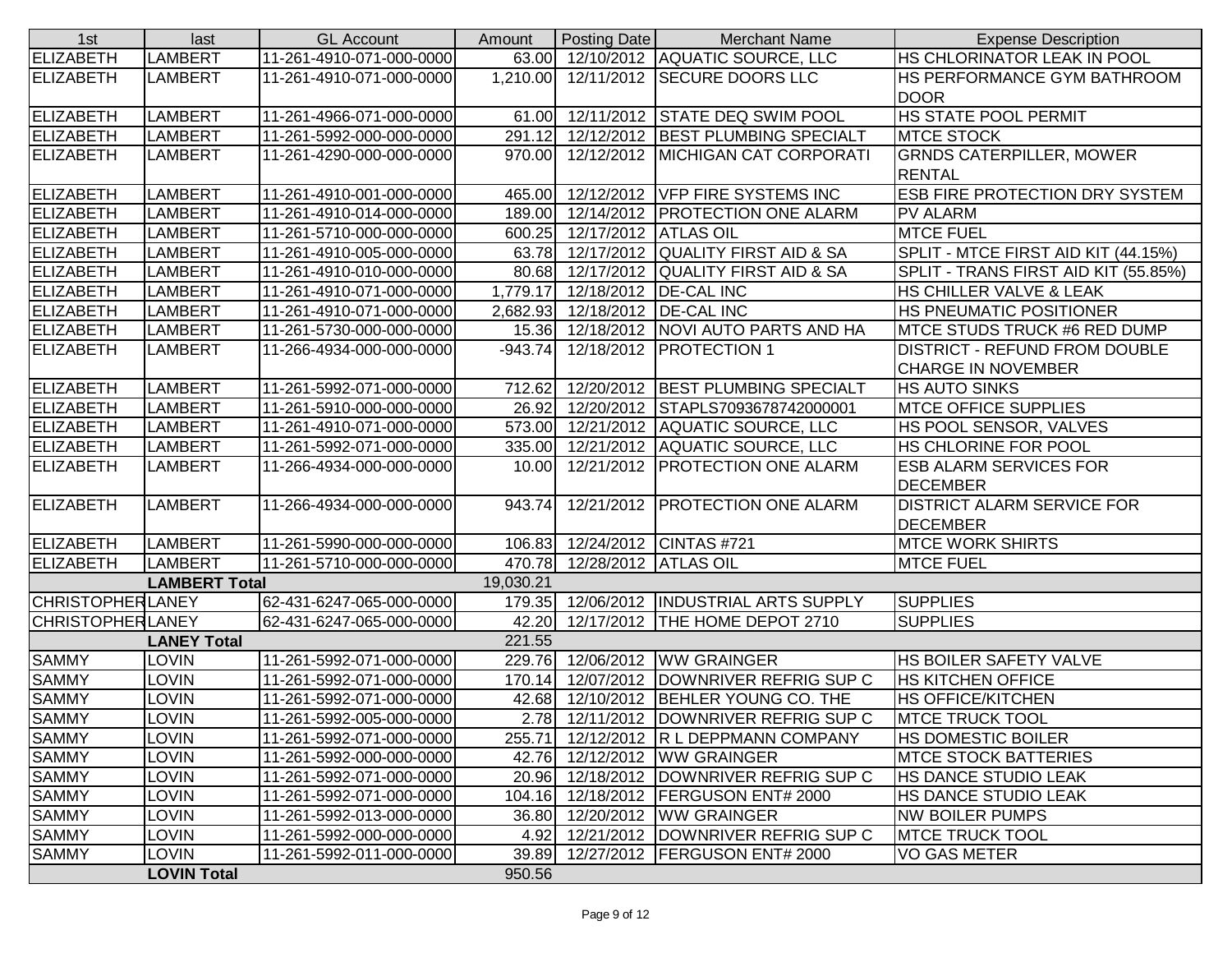| 1st                   | last                 | <b>GL Account</b>        | Amount   | Posting Date        | <b>Merchant Name</b>                            | <b>Expense Description</b>                                         |
|-----------------------|----------------------|--------------------------|----------|---------------------|-------------------------------------------------|--------------------------------------------------------------------|
| <b>CORINA</b>         | <b>LUDWIG</b>        | 11-112-5110-065-041-0000 |          |                     | 151.49 12/17/2012 MEIJER INC #122<br>Q01        | <b>FOOD PURCHASE</b>                                               |
| <b>CORINA</b>         | <b>LUDWIG</b>        | 11-112-5110-065-041-0000 | 8.75     |                     | 01/02/2013   MEIJER INC #122<br>Q01             | <b>FOOD PURCHASES</b>                                              |
| <b>CORINA</b>         | <b>LUDWIG</b>        | 11-112-5110-065-041-0000 | 22.10    | 01/04/2013 TARGET   | 00014654                                        | <b>SUPPLIES</b>                                                    |
|                       | <b>LUDWIG Total</b>  |                          | 182.34   |                     |                                                 |                                                                    |
| <b>STEVEN</b>         | <b>MATTHEWS</b>      | 11-232-3220-000-000-0000 | 275.00   |                     | 12/19/2012 MICH ASSOC OF SCH ADMI               | CONFERENCE REGISTRATION                                            |
| <b>STEVEN</b>         | <b>MATTHEWS</b>      | 11-232-3220-000-000-0000 | 60.00    |                     | 12/19/2012   NOVI CHAMBER OF COMME              | <b>NOVI STATE OF THE CITY LUNCHEON</b>                             |
| <b>MATTHEWS Total</b> |                      |                          |          |                     |                                                 |                                                                    |
| <b>JENNIFER</b>       | <b>MICHOS</b>        | 62-431-6275-014-000-0000 | 55.98    |                     | 12/17/2012   MOES ON TEN FAMILY DIN             | LEADER IN ME BREAKFAST MEETING                                     |
|                       | <b>MICHOS Total</b>  |                          | 55.98    |                     |                                                 |                                                                    |
| <b>HELEN</b>          | <b>MILLER</b>        | 11-113-3220-071-000-0000 | 500.00   |                     | 12/05/2012 NCS PEARSON                          | <b>MASTER SCHEDULING CONF/NICOLE</b><br><b>CARTER</b>              |
| <b>HELEN</b>          | <b>MILLER</b>        | 11-113-3220-071-000-0000 | 199.00   |                     | 12/10/2012 EDUCATION SEMINAR                    | <b>CHANGING STUDENT BEHAVIORS</b><br><b>CONF/KATHLEEN NARDUCCI</b> |
| <b>HELEN</b>          | <b>MILLER</b>        | 62-431-6176-071-000-0000 | 267.75   |                     | 12/11/2012 ATS PRINTING                         | <b>CAFETERIA RULES BANNER</b>                                      |
| <b>HELEN</b>          | <b>MILLER</b>        | 62-431-6275-071-000-0000 | 4.54     |                     | 12/12/2012   MEIJER INC #122<br>Q <sub>01</sub> | <b>REFRESHMENTS/MTGS</b>                                           |
| <b>HELEN</b>          | <b>MILLER</b>        | 62-431-6179-071-000-0000 | 472.50   |                     | 12/12/2012   THUMB BANDS                        | <b>W8 2 TXT WRISTBANDS</b>                                         |
| <b>HELEN</b>          | <b>MILLER</b>        | 62-431-6275-071-000-0000 | 15.00    |                     | 12/18/2012   PANERA BREAD #667                  | HOLIDAY ST PARTY/SWEATER PRIZE                                     |
| <b>HELEN</b>          | <b>MILLER</b>        | 62-431-6275-071-000-0000 | 15.80    |                     | 12/19/2012   MEIJER INC #122<br>Q <sub>01</sub> | <b>REFRESHEMTNS/MTGS</b>                                           |
| <b>HELEN</b>          | <b>MILLER</b>        | 62-431-6275-071-000-0000 | 33.77    |                     | 12/19/2012   MEIJER INC #122<br>Q <sub>01</sub> | <b>REFRESHMENTS/MTGS</b>                                           |
| <b>HELEN</b>          | <b>MILLER</b>        | 62-431-6275-071-000-0000 | 24.00    | 12/19/2012 TARGET   | 00014654                                        | PAY IT FORWARD ST MTG PRIZE                                        |
| <b>HELEN</b>          | <b>MILLER</b>        | 11-113-5110-071-020-0000 | 602.62   |                     | 12/20/2012   DMI* DELL K-12 PTR                 | <b>PRINTER TONER</b>                                               |
| <b>HELEN</b>          | <b>MILLER</b>        | 62-431-6275-071-000-0000 |          |                     | 27.95 12/20/2012 TWELVE OAKS                    | <b>HOLIDAY SWEATER PRIZE/ST MTG</b>                                |
| <b>HELEN</b>          | <b>MILLER</b>        | 62-431-6275-071-000-0000 | 210.00   |                     | 12/21/2012 JIMMY JOHNS - 1659 - M               | <b>REFRESHMENTS/HOLIDAY ST MTG</b>                                 |
| <b>HELEN</b>          | <b>MILLER</b>        | 62-431-6648-071-000-0000 | 1,203.00 |                     | 12/24/2012 GREASECAR                            | <b>BIO BUGGY MATERIALS</b>                                         |
| <b>HELEN</b>          | <b>MILLER</b>        | 11-113-5210-071-099-0000 | 129.45   |                     | 12/26/2012 CHENG&TSUI COMPANYINC                | JAPANESE TEACHER MATERIALS                                         |
| <b>HELEN</b>          | <b>MILLER</b>        | 62-431-6176-071-000-0000 | 14.99    |                     | 12/28/2012 JOANN ETC #1933                      | <b>CONFERENCE TEACHER SIGN</b><br><b>STORAGE BIN</b>               |
|                       | <b>MILLER Total</b>  |                          | 3,720.37 |                     |                                                 |                                                                    |
| <b>GAIL</b>           | <b>OCONNOR</b>       | 11-118-5110-000-951-0000 | 16.04    |                     | 12/10/2012 STAPLS7093276451000001               | <b>TEACHING SUPPLIES</b>                                           |
| <b>GAIL</b>           | <b>OCONNOR</b>       | 11-118-5110-000-951-0000 | 15.53    |                     | 12/10/2012 STAPLS7093276451000002               | <b>TEACHING SUPPLIES</b>                                           |
| <b>GAIL</b>           | <b>OCONNOR</b>       | 11-118-5110-000-952-0000 | 2.16     |                     | 12/12/2012 STAPLS7092911254000006               | <b>TEACHING SUPPLIES</b>                                           |
| <b>GAIL</b>           | <b>OCONNOR</b>       | 11-118-5110-000-951-0000 | 44.89    |                     | 12/14/2012 STAPLS7093491291000001               | <b>TEACHING SUPPLIES</b>                                           |
| <b>GAIL</b>           | <b>OCONNOR</b>       | 11-118-5110-000-951-0000 | 26.82    |                     | 12/14/2012 STAPLS7093491291000002               | <b>TEACHING SUPPLIES</b>                                           |
| <b>GAIL</b>           | <b>OCONNOR</b>       | 11-118-5110-000-951-0000 | 28.60    |                     | 12/17/2012 STAPLS7093549005000001               | <b>TEACHING SUPPLIES</b>                                           |
|                       | <b>OCONNOR Total</b> |                          | 134.04   |                     |                                                 |                                                                    |
| <b>MICHELLE</b>       | <b>RAIS</b>          | 62-431-6238-065-000-0000 | 63.60    | 12/12/2012   TARGET | 00014654                                        | WHITE GLOVES WERE PURCHASED<br>TO USE AS PROPS WITH AN             |
| <b>MICHELLE</b>       | <b>RAIS</b>          | 62-431-6238-065-000-0000 | 39.75    |                     | 12/14/2012 HUNGRY HOWIES #1014                  | PIZZA WAS PURCHASED FOR 1<br>ORCHESTRA CLASS THAT REACH            |
| <b>MICHELLE</b>       | <b>RAIS</b>          | 62-431-6238-065-000-0000 | 41.00    |                     | 12/17/2012 HUNGRY HOWIES #1014                  | PIZZA WAS PURCHASED FOR 1<br>ORCHESTRA CLASS THAT REACH            |
|                       | <b>RAIS Total</b>    |                          | 144.35   |                     |                                                 |                                                                    |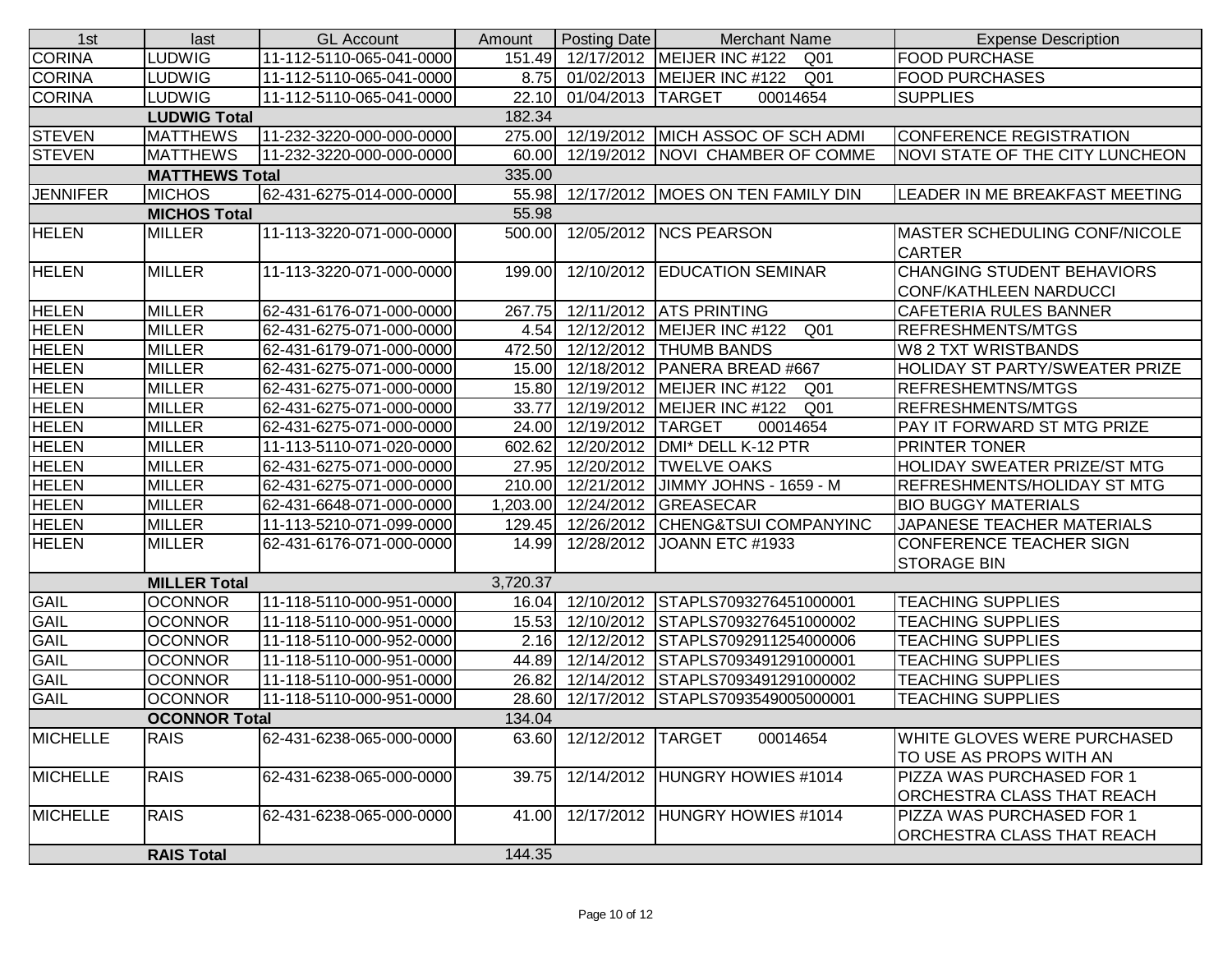| 1st              | last                  | <b>GL Account</b>        | Amount   | Posting Date | <b>Merchant Name</b>                                     | <b>Expense Description</b>             |
|------------------|-----------------------|--------------------------|----------|--------------|----------------------------------------------------------|----------------------------------------|
| <b>STEPHANIE</b> | <b>SCHRINER</b>       | 11-221-3220-000-419-0000 | 236.56   |              | 12/10/2012 MEIJER INC #054<br>Q01                        | SUPPLIES FOR ADVANCED EXTERNAL         |
|                  |                       |                          |          |              |                                                          | <b>REVIEW</b>                          |
| STEPHANIE        | <b>SCHRINER</b>       | 11-221-5910-000-419-0000 | 98.57    | 12/12/2012   | CARRABBAS 7304                                           | 12/10 DINNER FOR EXTERNAL REVIEW       |
|                  |                       |                          |          |              |                                                          | <b>TEAM</b>                            |
| <b>STEPHANIE</b> | <b>SCHRINER</b>       | 11-221-5910-000-419-0000 | 48.42    |              | 12/13/2012   MARIA'S ITALIAN BAKERY                      | 12/12 LUNCH FOR EXTERNAL REVIEW        |
|                  |                       |                          |          |              |                                                          | TEAM                                   |
| STEPHANIE        | <b>SCHRINER</b>       | 11-221-5910-000-419-0000 | 14.50    |              | 12/24/2012   EINSTEIN BROS BAGELS27                      | <b>BREAKFAST FOR EXTERNAL REVIEW</b>   |
|                  |                       |                          |          |              |                                                          | <b>TEAM 12/12</b>                      |
| STEPHANIE        | <b>SCHRINER</b>       | 11-221-5910-000-419-0000 | 2,140.65 |              | 12/28/2012 RENAISSANCE HOTELS                            | HOTEL STAY FOR ADVANCED                |
|                  |                       |                          |          |              |                                                          | EXTERNAL REVIEW TEAM: HOTEL            |
|                  | <b>SCHRINER Total</b> |                          | 2,538.70 |              |                                                          |                                        |
| <b>CLAIRE</b>    | <b>SCHURIG</b>        | 62-431-6122-071-000-0000 | 481.24   |              | 12/13/2012 J W PEPPER                                    | I PURCHASED 45 COPIES OF               |
|                  |                       |                          |          |              |                                                          | <b>MOZART'S "REQUIEM" FOR OUR</b>      |
| <b>CLAIRE</b>    | <b>SCHURIG</b>        | 62-431-6122-071-000-0000 | 20.58    |              | 12/13/2012   MARSHALL MUSIC #7                           | I PURCHASED A PITCH PIPE FOR OUR       |
|                  |                       |                          |          |              |                                                          | A CAPPELLA GROUP. W                    |
|                  | <b>SCHURIG Total</b>  |                          | 501.82   |              |                                                          |                                        |
| <b>CAROL</b>     | <b>SPRYS</b>          | 62-431-6104-061-000-0000 |          |              | 57.86 12/06/2012 THE HOME DEPOT 2737                     | <b>EXTENSION CORDS FOR</b>             |
|                  |                       |                          |          |              |                                                          | <b>SCOREBOARDS</b>                     |
| CAROL            | <b>SPRYS</b>          | 62-431-6104-061-000-0000 | 21.79    |              | 12/10/2012 MEIJER INC #122<br>Q01                        | <b>HOLIDAY LUNCHEON</b>                |
| <b>CAROL</b>     | <b>SPRYS</b>          | 62-431-6104-061-000-0000 |          |              | 36.09 12/12/2012 GFS MKTPLC #0174                        | <b>BAGS FOR TSHIRT DISTRIBUTION</b>    |
| <b>CAROL</b>     | <b>SPRYS</b>          | 62-431-6103-061-000-0000 | 242.76   |              | 12/12/2012   METRO SWIM - NJ MOTO                        | JACKETS FOR BOYS SWIM                  |
| <b>CAROL</b>     | <b>SPRYS</b>          | 62-431-6104-061-000-0000 |          |              | 37.96 12/17/2012 BENITOS PIZZA-NOVI                      | DINNER FOR OFFICIALS-BASKETBALL        |
|                  | <b>SPRYS Total</b>    |                          | 396.46   |              |                                                          |                                        |
| KIMBERLEY        | <b>WARREN</b>         | 11-111-5110-015-099-0000 | 436.01   |              | 12/21/2012 ON THE BORDER                                 | <b>STAFF LUNCH</b>                     |
|                  | <b>WARREN Total</b>   |                          | 436.01   |              |                                                          |                                        |
| <b>RONALD</b>    | <b>WEBBER</b>         | 11-221-3220-000-414-0000 |          |              | 46.00 12/06/2012 SUPERSHUTTLE-EXECUCART FLIBS CONFERENCE |                                        |
| <b>RONALD</b>    | <b>WEBBER</b>         | 11-221-3220-000-414-0000 | 38.20    | 12/07/2012   | <b>CAFE LUNA SNAP INC</b>                                | <b>FLIBS CONFERENCE EXPENSE</b>        |
| <b>RONALD</b>    | <b>WEBBER</b>         | 11-221-3220-000-414-0000 | 90.00    | 12/07/2012   | <b>SPIRIT AIRLINES-SPIRIT</b>                            | <b>FLIBS CONFERENCE LUGGAGE</b>        |
|                  |                       |                          |          |              |                                                          | <b>EXPENSE</b>                         |
| <b>RONALD</b>    | <b>WEBBER</b>         | 11-221-3220-000-414-0000 | 47.57    |              | 12/10/2012 CAFE LUNA SNAP INC                            | <b>FLIBS CONFERENCE EXPENSE</b>        |
| <b>RONALD</b>    | WEBBER                | 11-221-3220-000-419-0000 | 849.40   |              | 12/10/2012 HOTEL BARONETTE FB NOV                        | <b>EXTERNAL REVIEW TEAM EXPENSE</b>    |
| <b>RONALD</b>    | <b>WEBBER</b>         | 11-221-3220-000-414-0000 | 90.00    |              | 12/10/2012 SPIRIT AIRLINES-SPIRIT                        | <b>FLIBS CONFERENCE EXPENSE -</b>      |
|                  |                       |                          |          |              |                                                          | <b>LUGGAGE</b>                         |
| <b>RONALD</b>    | <b>WEBBER</b>         | 11-221-3220-000-414-0000 | 463.68   | 12/10/2012   | <b>TRADEWINDS GRAND B</b>                                | <b>FLIBS CONFERENCE LODGING</b>        |
| <b>RONALD</b>    | <b>WEBBER</b>         | 11-221-5990-000-411-0000 |          |              | 41.66 12/19/2012 PANERA BREAD #667                       | INTENTIONAL CONVERSATIONS PSD          |
|                  |                       |                          |          |              |                                                          | <b>EXPENSE</b>                         |
| RONALD           | <b>WEBBER</b>         | 11-221-5990-000-411-0000 | 30.36    |              | 12/20/2012   MONROE BAKERY                               | INTENTIONAL CONVERSATIONS              |
|                  |                       |                          |          |              |                                                          | <b>EXPENSE</b>                         |
| <b>RONALD</b>    | <b>WEBBER</b>         | 11-221-5990-000-411-0000 | 15.18    |              | 12/21/2012   MONROE BAKERY                               | <b>EVAULATION COMMITTEE EXPENSE</b>    |
|                  | <b>WEBBER Total</b>   |                          | 1,712.05 |              |                                                          |                                        |
| <b>KIMBERLY</b>  | <b>WESNER</b>         | 11-222-5310-065-000-0000 |          |              | 76.89 12/12/2012 SAMSCLUB #6657                          | VARIOUS BOOKS AND BLANK DVD'S          |
| KIMBERLY         | <b>WESNER</b>         | 62-431-6262-065-000-0000 | 42.58    | 12/12/2012   | SAMSCLUB #6657                                           | <b>BATTLE OF THE BOOKS PIZZA PARTY</b> |
|                  |                       |                          |          |              |                                                          | <b>CELEBRATION</b>                     |